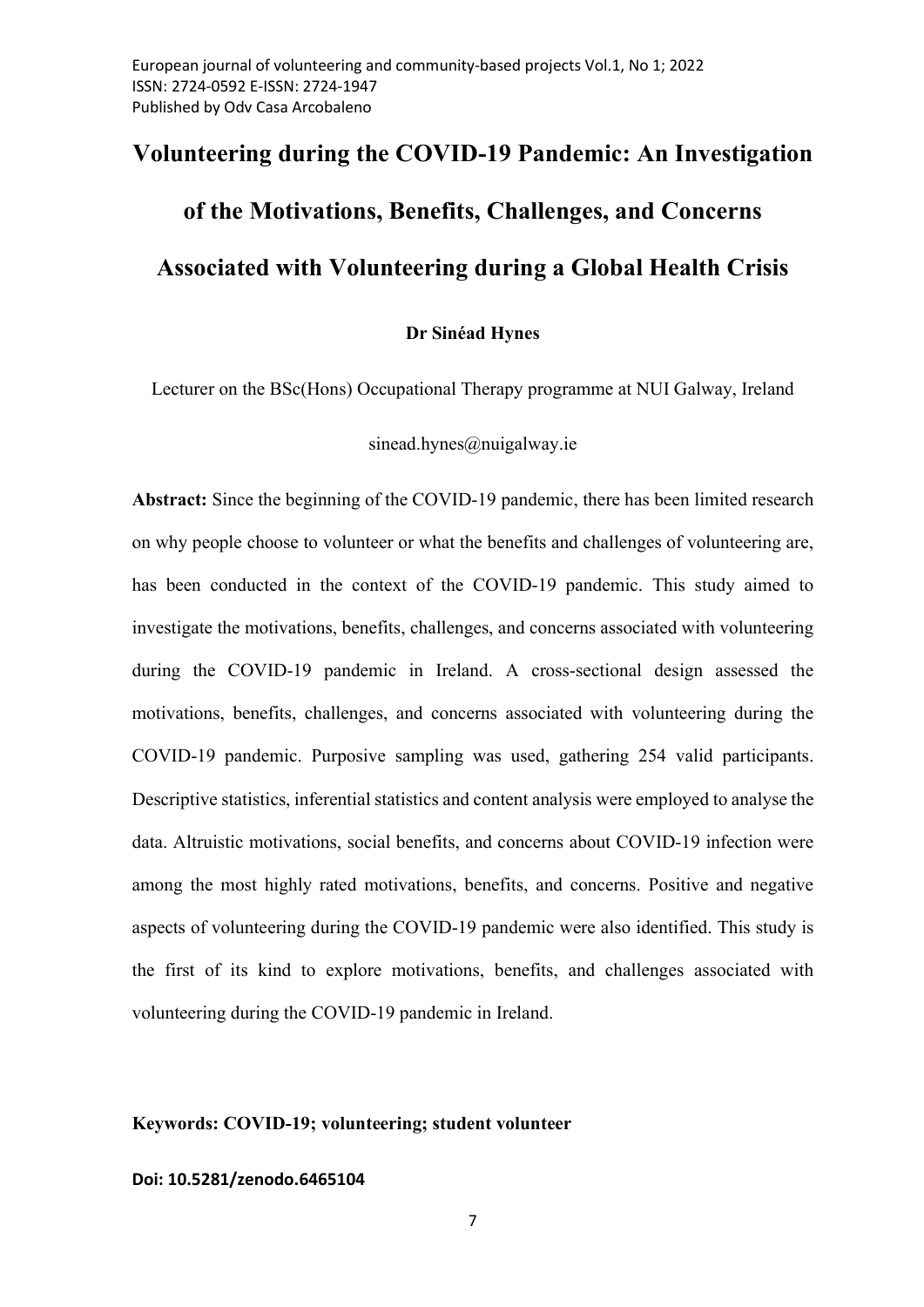## 1.Introduction

The COVID-19 pandemic has caused unemployment rates to spiral. In Ireland, the national COVID-19 Pandemic Unemployment Payment had a total of 835,503 recipients between March 2020 and January 2021 (Central Statistics Office; CSO, 2021). This indicates that close to one million people were unemployed due to the pandemic at some point during this period. In addition to the loss of jobs, lockdown restrictions meant that many people faced disruption to their daily routines. While rates of unemployment have increased since the beginning of the pandemic, so too have the number of volunteers in Ireland. A recent report from Volunteer Ireland states that over 20,000 people registered on Ireland's volunteering database I-VOL, in response to the COVID-19 pandemic (Volunteer Ireland, 2020). The coinciding increase in the number of unemployed people and increase in the number of volunteers may be explained by suggestions in the literature that volunteering can provide an opportunity to replace work roles (Black & Living, 2004; Omoto, Snyder & Martino, 2000), and may bring a sense of structure into people's lives where routine has been disrupted (Bradley, 1999; Kirby, 2016). Although this may explain one potential motivation to volunteer, other volunteering motives in the context of previous pandemics have been identified in the literature. Studies by Akintola (2010), Kironde and Klaasen (2002), and Kpanake et al. (2019) highlighted that people were motivated to volunteer during the HIV/AIDS, tuberculosis (TB) and Ebola pandemics, to help those in need in their communities, to learn more about specific diseases, and to be with friends. Some studies have also researched people's willingness to volunteer during a pandemic (Shi et al., 2018; Yonge et al., 2010). However, depending on the circumstances of the pandemic and risks to the volunteers, the number of actual volunteers may not equate to the number of willing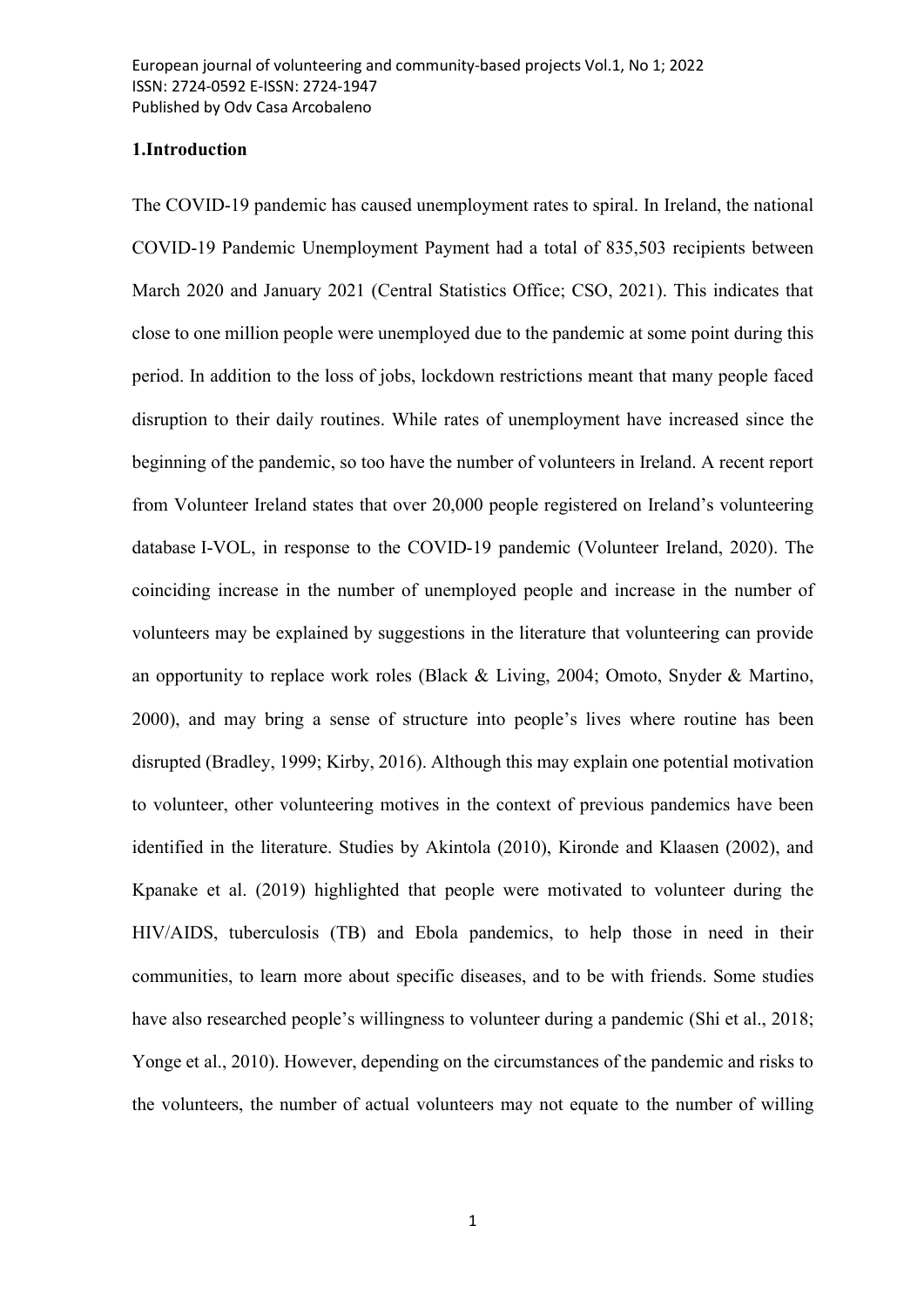volunteers (Rosychuk et al., 2008); i.e., someone who states they would be willing to volunteer if there was a pandemic, is not guaranteed to translate this willingness into action.

The most commonly reported motivation to volunteer during a pandemic was personal development. The main areas of personal development that were discussed were participants' desire to learn more about specific diseases (Akintola, 2010; Reeder et al., 2001; Simon, Stürmer & Steffens, 2000; Stewart & Weinstein, 1997; Thomas et al., 2007; Topp et al., 2015), their hope to develop clinical and professional skills through their volunteering experience (AlOmar et al., 2021; Gabard, 1995; Herrick & Brooks, 2019; Kpanake et al., 2019; Lopez, Glick & Berthold, 1998; Reeder et al., 2001; Simon, Stürmer & Steffens, 2000; Stewart & Weinstein, 1997), and to improve their employability prospects (Akintola, 2010; AlOmar et al., 2021; Kironde & Klaasen, 2002; Shi et al., 2021; Tempski et al., 2020; Topp et al., 2015). There are also altruistic motivators described in previous research – e.g. volunteers in various TB and HIV/AIDS organisations emphasised their desire to help other people (Kironde & Klaasen, 2002; Simon, Stürmer & Steffens, 2000), particularly those who are sick (Akintola, 2010), to give back to others (Topp et al., 2015) and to make a difference in someone's life (Christensen et al., 1999). A sense of moral responsibility to help those in need was deemed the most important motivation by Ebola volunteers in Guinea and AIDS volunteers in the USA (Kpanake et al., 2019; Stewart & Weinstein, 1997). Similar feelings of obligation to help those in need were also discussed by HIV/AIDS volunteers in Germany (Simon, Stürmer & Steffens, 2000), while feelings of moral and professional responsibility to help others were reported by medical students volunteering during the COVID-19 pandemic (Tempski et al., 2020).

Research over the years has shown that volunteering also has many benefits including mental and physical health benefits (Fegan & Cook, 2012; Yeung, Zhang & Kim, 2017), increased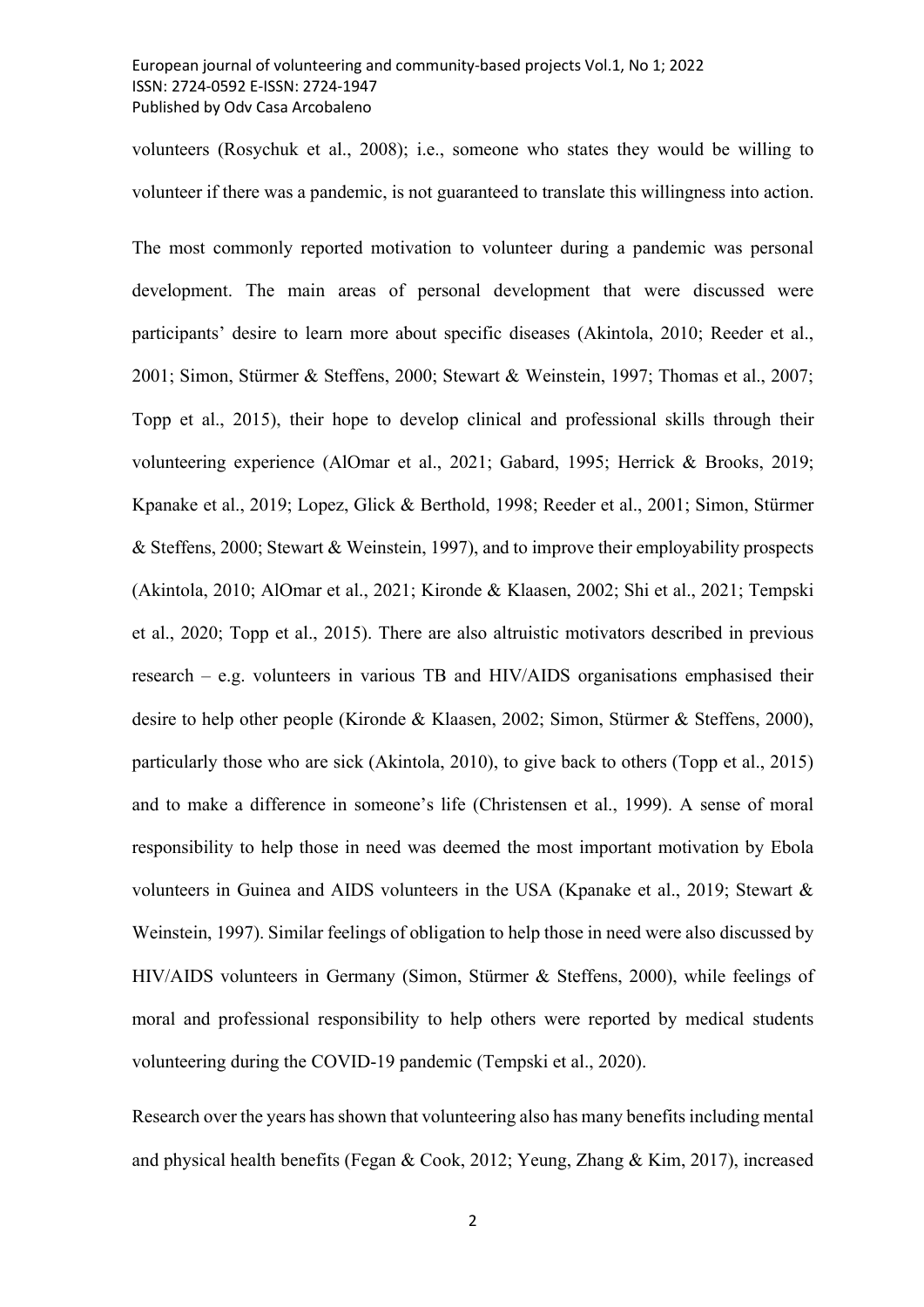life satisfaction and well-being (Piliavin & Siegl, 2007; Russell et al., 2018; Thoits & Hewitt, 2001), and even a decreased risk of depression and mortality (Anderson et al., 2014; Kim & Pai, 2009; Okun, Yeung & Brown, 2013). However, while volunteering has its benefits, it can also come at a cost to those who offer their time and services (Handy & Mook, 2010; MacNeela, 2008). There are risks, challenges, and concerns associated with volunteering, particularly when this volunteering is carried out during a global health crisis. Participants in studies by Gershon et al. (2016) and Thomas et al. (2007) highlighted the risks of becoming infected with Ebola and TB, as a result of volunteering during pandemic circumstances. Concern for the well-being of volunteers and lack of support from family members due to HIV or TB-related stigma was also a challenge for several volunteers (Christensen et al., 1999; Kangethe, 2010; Lopez, Glick & Berthold, 1998; Thomas et al., 2007). In some cases, volunteers were advised by family members not to put themselves at risk by volunteering (Thomas et al., 2007).

Although the motivations, benefits and challenges of volunteering have been researched in the past, little research on volunteering has been carried out in the context of the COVID-19 pandemic. New research is beginning to emerge on the topic of volunteering during the COVID-19 pandemic, and studies have been published on the experiences of medical student volunteers in Poland, China, Saudi Arabia, and Brazil (AlOmar et al., 2021; Bazan, Nowicki & Rzymski, 2021; Chawłowska et al., 2021; Shi et al., 2021; Tempski et al., 2020), on the impact of virtual volunteering during the COVID-19 pandemic (Lachance, 2020; Trautwein et al., 2020). Findings from these studies show that 7-22% of medical volunteers in Poland had insufficient access to personal protective equipment (PPE), putting their health and safety at risk (Bazan, Nowicki & Rzymski, 2021; Chawłowska et al., 2021). Professional development was a common motivation to volunteer reported by medical students in studies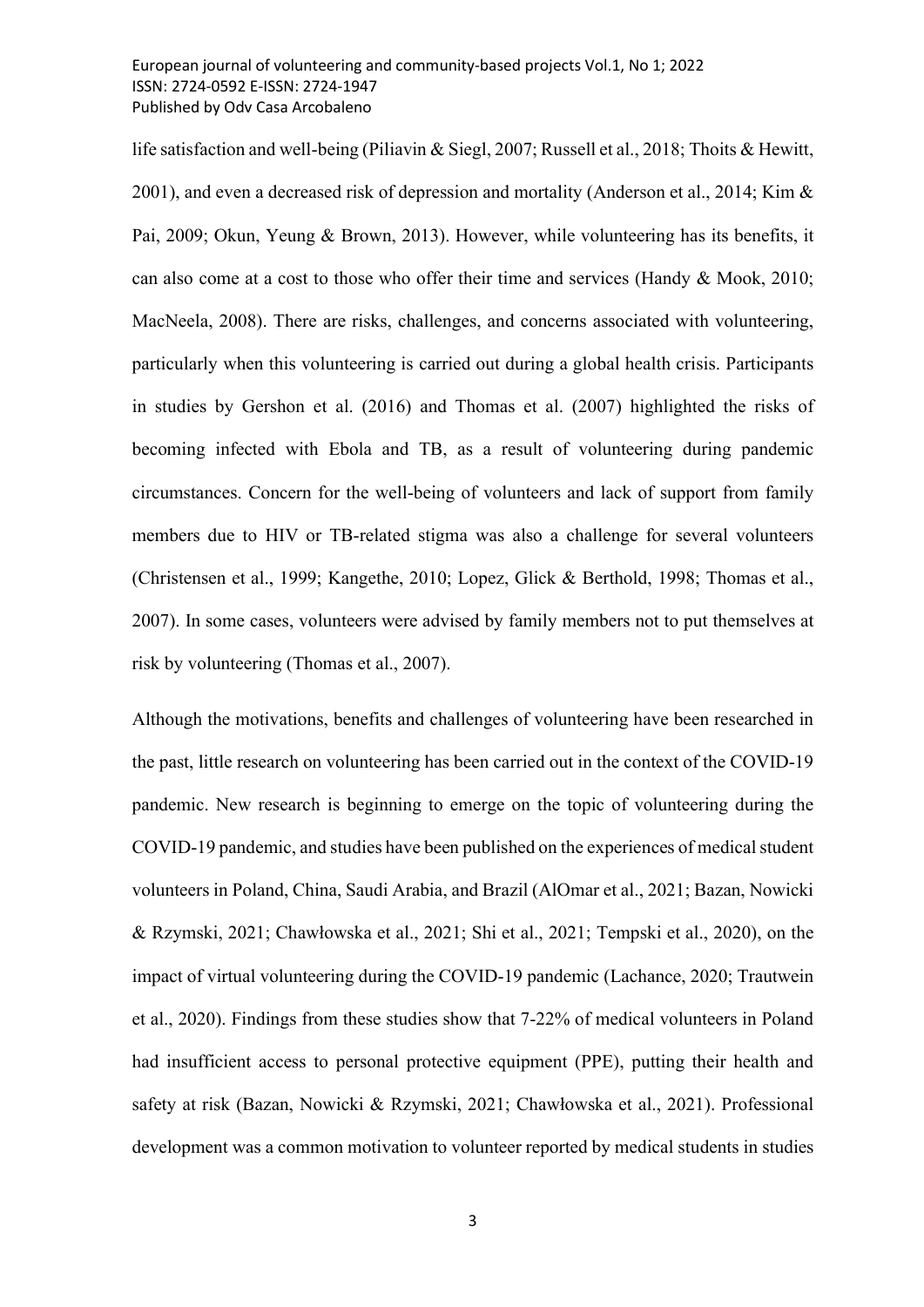by AlOmar et al. (2021), Shi et al. (2021), and Tempski et al. (2020). Studies focused on virtual volunteering found that volunteering online, enabled people to engage in a meaningful leisure activity (Lachance, 2020) and that online volunteer platforms were effective in recruiting volunteers during the COVID-19 pandemic (Trautwein et al., 2020).

Despite the recent advances in the novel area of COVID-19 volunteering, research has yet to be carried out on the implications of volunteering during a pandemic in an Irish context. Therefore, this study aimed to provide insight into people's motivation to volunteer in Ireland during the COVID-19 pandemic and to investigate the benefits, challenges and concerns that were associated with volunteering during the COVID-19 pandemic. This study also looked at whether the loss of structure in people's lives was a motivator to help out during the COVID-19 crisis in Ireland and whether volunteering had a positive impact on people's structure and routines, which were disrupted for many during this period. The primary aim of this study was to explore people's motivation to volunteer during the COVID-19 pandemic. The secondary aims were to explore the benefits, challenges, concerns associated with volunteering.

#### 2.Methodology

#### 2.1Research Design

This study employed a quantitative, cross-sectional design allowing the researcher to gather information efficiently from a large cohort of people (O'Cathain & Thomas, 2004). This design is also used to quantify the attitudes and opinions of a certain population (Sukamolson, 2007). Although cross-sectional studies cannot determine causal relationships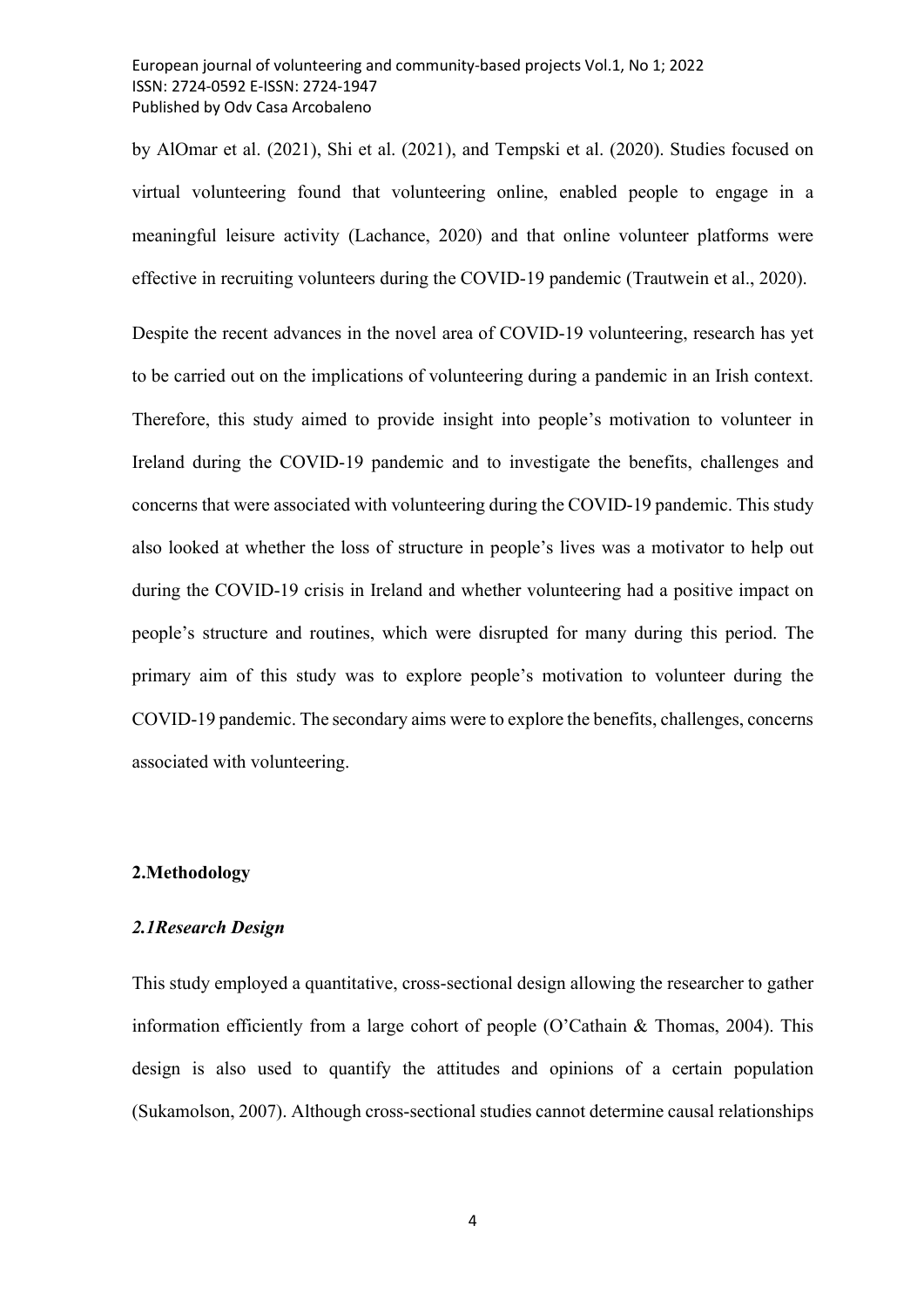between datasets (Van der Stede, 2014), this type of research design was deemed most appropriate, based on the aims of the study.

Ethical approval for the research was granted.

### 2.2 Measurement Device/Instrumentation

A researcher-developed, cross-sectional survey was used to collect data. No instrument that assesses the motivations, benefits and challenges of pandemic volunteering was identified. The survey was developed based on the findings of the literature review to increase its content validity (Rattray & Jones, 2007). The survey consisted of four main sections: 1) demographic and background data, 2) people's motivation to volunteer during the COVID-19 pandemic, 3) the self-perceived benefits of volunteering during the COVID-19 pandemic, and 4) the challenges and concerns associated with volunteering during this time. Closedended questions can reduce the depth of responses in surveys (Rattray & Jones, 2007). Thus, one open-ended 'any additional comments' question was placed at the end of the survey to enhance the data gathered from the closed-ended questions and to allow participants to provide richer, more in-depth responses (LaDonna, Taylor & Lingard, 2018; O'Cathain & Thomas, 2004; Smyth et al., 2009).

A pilot of the survey was completed to determine the clarity of the questions, to highlight any issues with the design, to estimate the completion time, and to allow pilot participants the opportunity to provide constructive feedback and comments, as recommended in the literature (Hassan, Schattner & Mazza, 2006; Tsang, Royse & Terkawi, 2017). Ten participants who had volunteered during the COVID-19 pandemic, completed the pilot survey. This ensured that participants were familiar with the topic of volunteering and that the pilot sample was similar to the intended survey sample. Face validity was determined by asking pilot participants to consider the clarity and relevance of the questions, and whether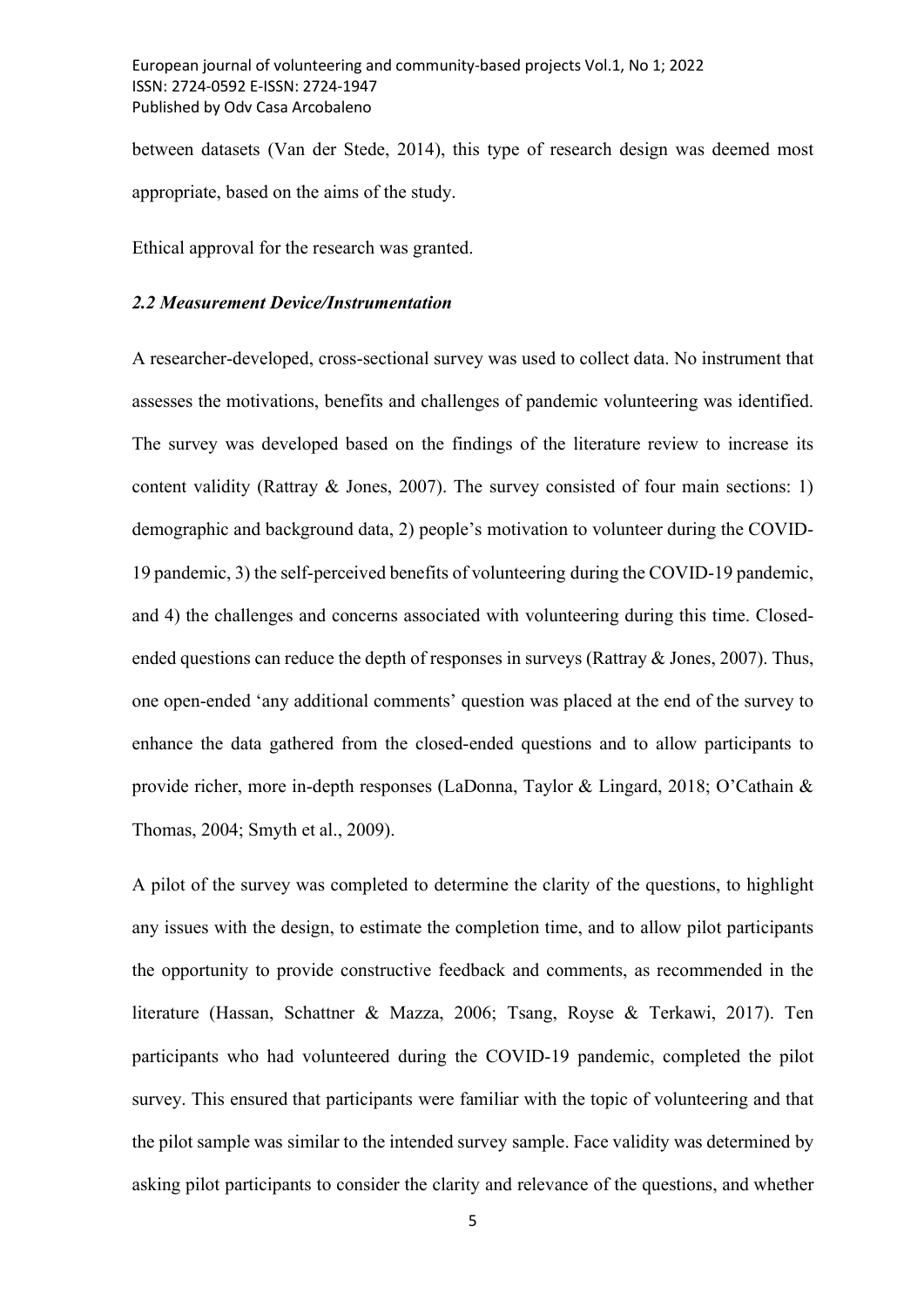any important questions had been omitted (Rattray & Jones, 2007). Data collected in the pilot survey was not included in the final analysis.

The survey was hosted on Microsoft Forms. The Microsoft Forms application also allows for immersive reading. This includes text-to-speech options, and adjustability of the speed of speech, size of text, style of text, spacing of text, and background colour. This ensured that the survey was more accessible to the public, including people with possible low vision or dyslexia. Furthermore, the web-based survey design enabled the researcher to enforce a required completion of answers, thus reducing non-response bias (Evans & Mathur, 2005).

## 2.3 Participants

Participants were recruited using non-probability sampling methods, including purposive, snowball, and self-selection sampling. Participants were recruited by sharing the survey across several social media platforms (Facebook, Instagram, Twitter, WhatsApp, LinkedIn), and through mail lists of Irish universities and volunteering organisations.

People over the age of 18 were eligible to participate if they volunteered within the Republic of Ireland during the COVID-19 pandemic. People were excluded from participating if they were paid for their volunteering role.

Power calculation for the study was based on a 95% confidence level, a 5% margin of error, the number of people over the age of 18 in Ireland (n=3,510,069; CSO, 2016) and the percentage of people in Ireland who volunteer (28.4%) (CSO, 2013). Based on the above figures, a minimum sample size of 313 participants was deemed necessary to ensure that the study had adequate power.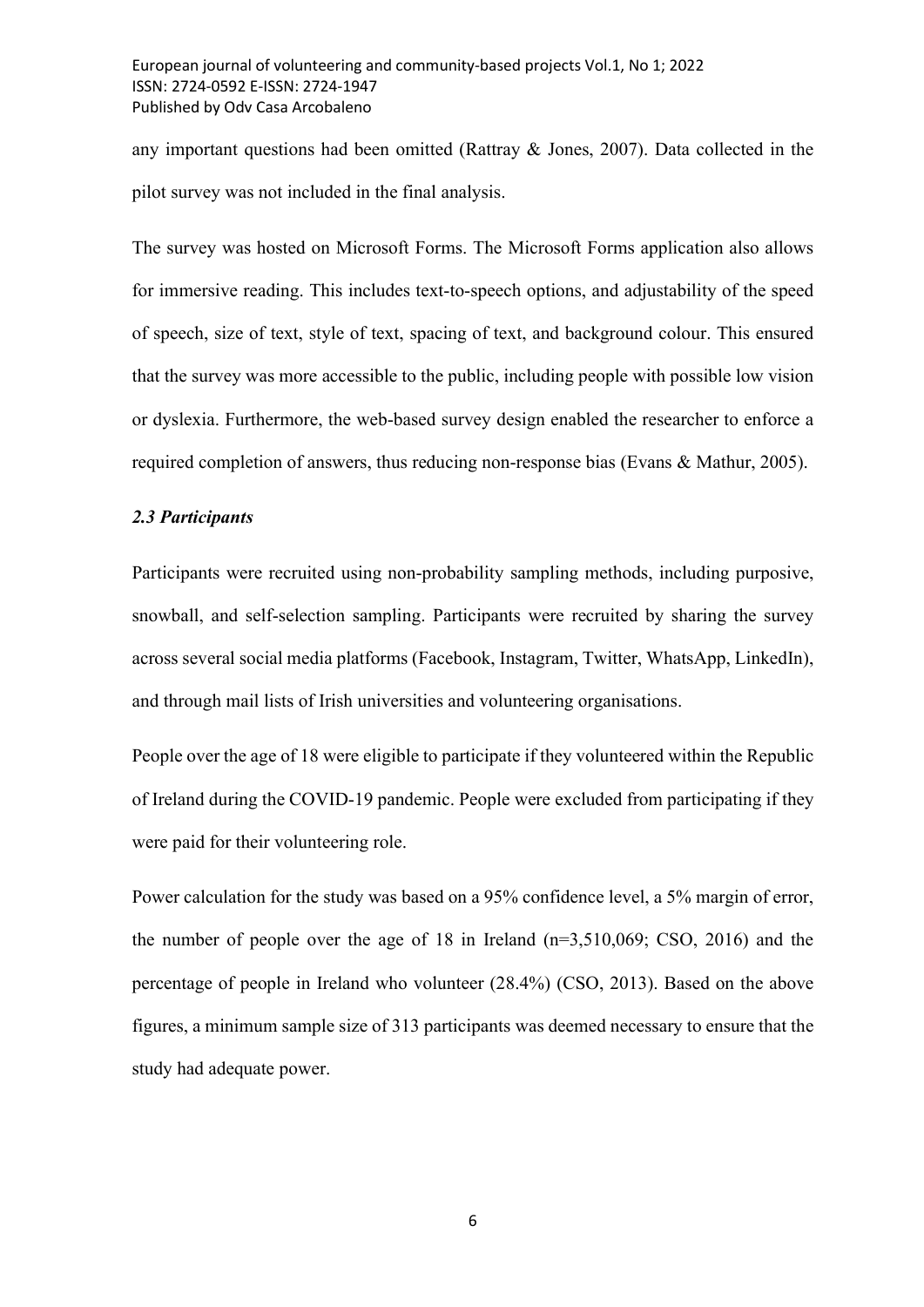#### 2.4 Data Analysis

The data analysis was completed using Microsoft Excel and Statistical Packaging for the Social Sciences (SPSS) v.27. The data was screened, checked for errors, and data from the three open-text responses and 'other' options were grouped appropriately into categories. Descriptive statistics are used to summarise and describe data (Thompson, 2009). Frequency distributions were used to describe all nominal and dichotomous data. Measures of central tendency and dispersion were calculated. Chi-square tests were used to determine relationship between pre-determined variables. Data gathered from the open-ended 'additional comments' questions at the end of the survey was analysed using the content analysis process outlined by Bengtsson (2016).

## 3. Results

A total of 376 people submitted responses to the survey. Of these 376 people, six did not consent to continue, 102 had not volunteered during the COVID-19 pandemic, and 14 received payment for their volunteer work. Therefore, a total of 122 people (32.45%) did not meet the eligibility criteria and were automatically directed to the end of the survey. This yielded a total of 254 valid participants. Unclear responses were regarded as missing data and were omitted when conducting the inferential statistical analysis.

Participants' ages ranged from 18 to 70, with a mean age of 33.9 (standard deviation: 14.6). A total of 162 students and staff members of universities or institutes of technologies completed the survey. 90.7% of these students and staff were from NUIG. 115 people (45.3%) volunteered in person, 81 (31.9%) volunteered online, 57 (22.4%) did both, while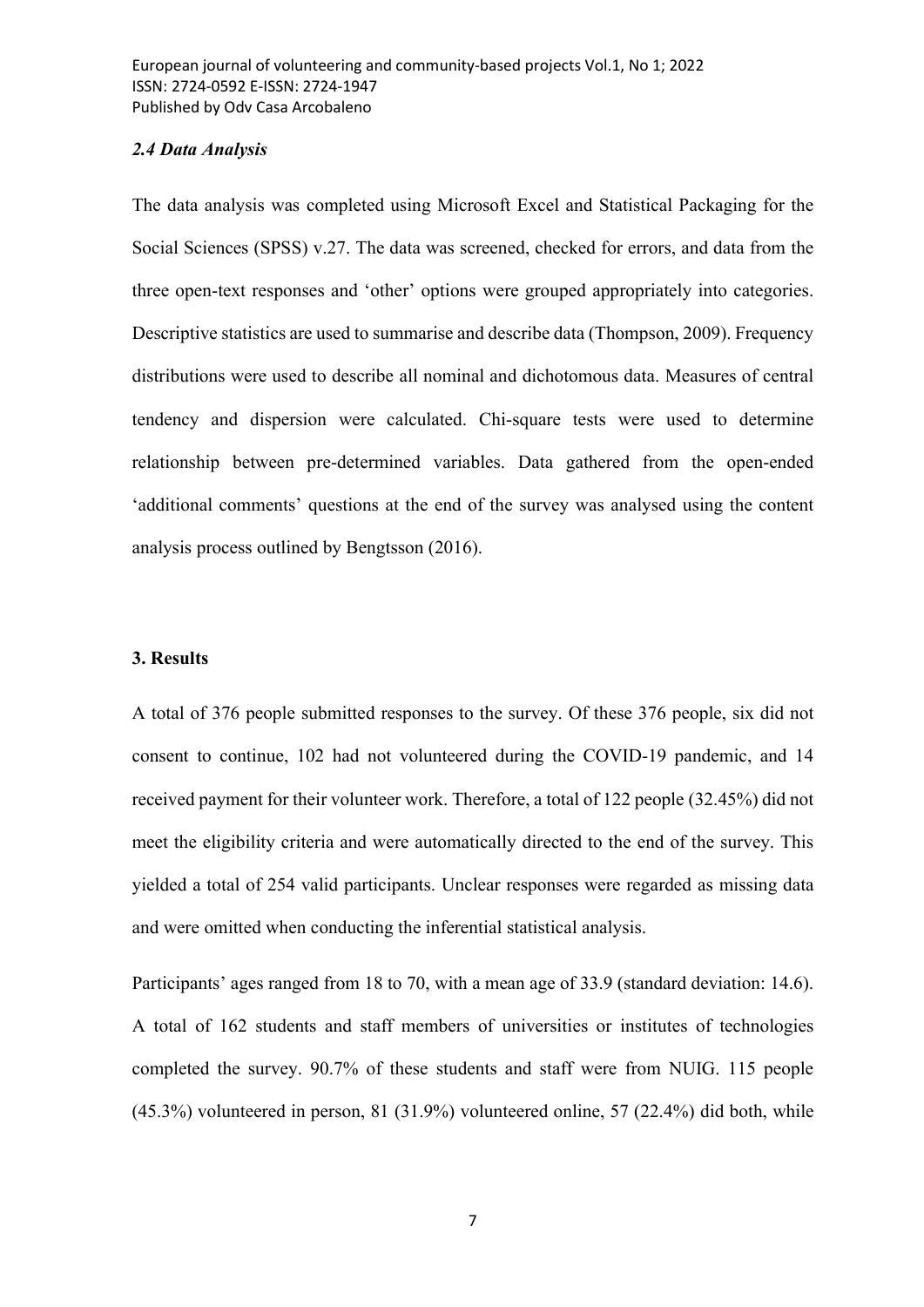it was unclear from 1 participant what form their volunteering took. A summary of participant demographic and background data is presented in Table 1.

|                                                                              | Participants   | $\frac{0}{0}$ |  |
|------------------------------------------------------------------------------|----------------|---------------|--|
| Age $(n=254)$                                                                |                |               |  |
| 18-25                                                                        | 117            | 46.1%         |  |
| $26 - 35$                                                                    | 31             | 12.2%         |  |
| 36-45                                                                        | 38             | 15%           |  |
| $46 - 55$                                                                    | 42             | 16.5%         |  |
| 56-65                                                                        | 23             | 9.1%          |  |
| 66-70                                                                        | $\overline{2}$ | 0.8%          |  |
| Prefer not to say                                                            | 1              | 0.4%          |  |
| Gender $(n=254)$                                                             |                |               |  |
| Female                                                                       | 187            | 73.6%         |  |
| Male                                                                         | 61             | 24%           |  |
| Non-binary                                                                   | 3              | 1.2%          |  |
| Prefer not to say                                                            | $\overline{3}$ | $1.2\%$       |  |
| Employment status (n=254)                                                    |                |               |  |
| Employed                                                                     | 127            | 50%           |  |
| Unemployed                                                                   | 108            | 42.5%         |  |
| Unclear                                                                      | 18             | 7.1%          |  |
| Are you a student or staff member of any university/institute of technology? |                |               |  |
| $(n=254)$                                                                    |                |               |  |
| Yes                                                                          | 162            | 63.8%         |  |
| No                                                                           | 92             | 36.2%         |  |
| If yes, are you a: $(n=162)$                                                 |                |               |  |
| Student                                                                      | 121            | 74.7%         |  |
| Staff member                                                                 | 41             | 25.3%         |  |
| How often did you volunteer? (n=254)                                         |                |               |  |
| Once (on 1 occasion)                                                         | 12             | 4.7%          |  |
| 2 or 3 times                                                                 | 47             | 18.5%         |  |
| Once monthly                                                                 | $\overline{3}$ | 1.2%          |  |
| Once weekly                                                                  | 78             | 30.7%         |  |
| Twice weekly                                                                 | 40             | 15.7%         |  |
| Three times a week or more                                                   | 61             | 24%           |  |
| Irregular intervals                                                          | 8              | 3.1%          |  |
| Unclear                                                                      | 5              | 2%            |  |
| For how long did you volunteer? (n=254)                                      |                |               |  |
| Less than 1 month                                                            | 34             | 13.4%         |  |
| 1-3 months                                                                   | 63             | 24.8%         |  |
| 4-6 months                                                                   | 50             | 19.7%         |  |
| 7-9 months                                                                   | 23             | 9.1%          |  |
| $10-12$ months                                                               | 51             | 20.1%         |  |
| Unclear                                                                      | 33             | 13%           |  |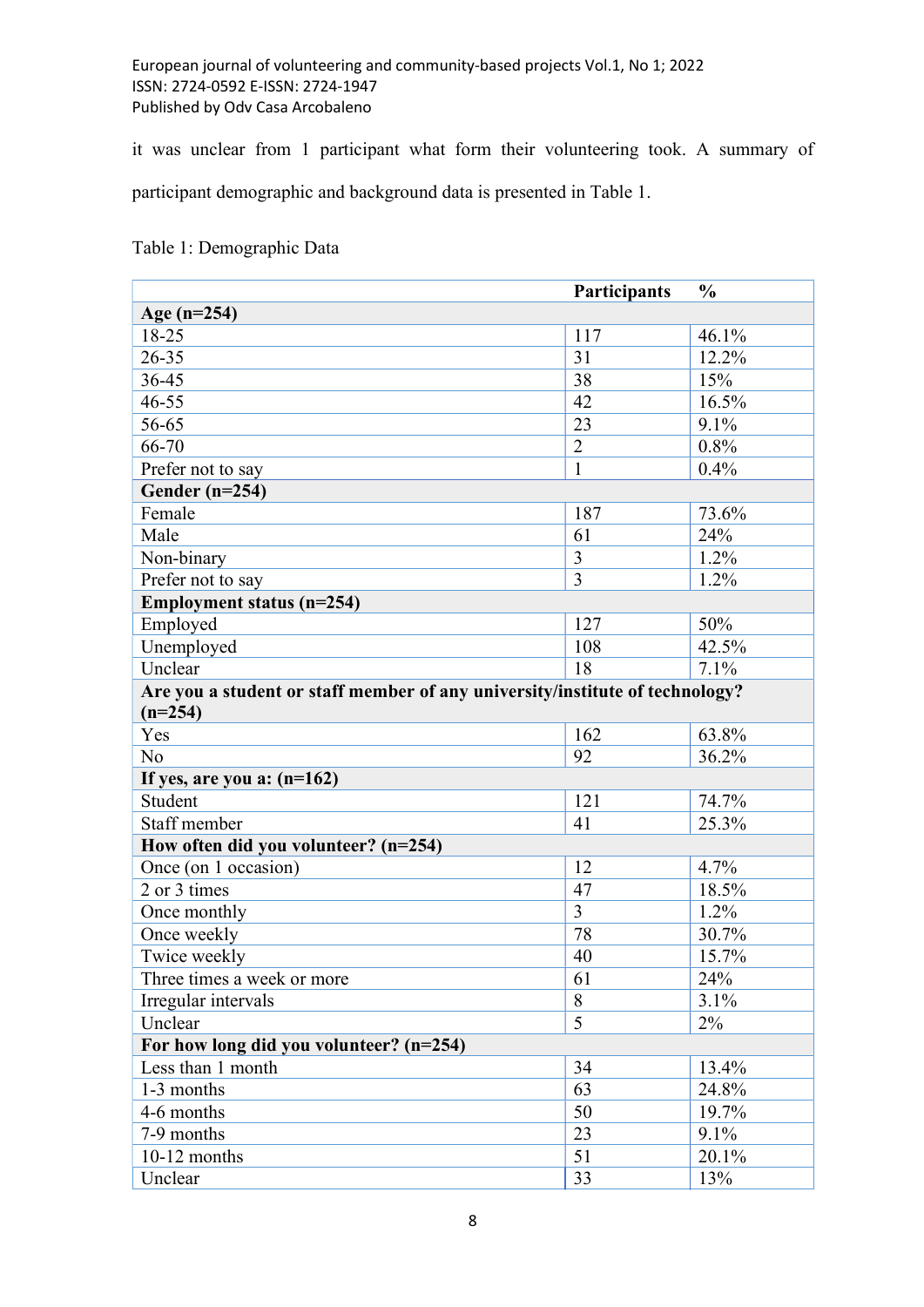|                                                                              | Participants   | $\frac{0}{0}$ |  |
|------------------------------------------------------------------------------|----------------|---------------|--|
| Employed $(n=127)$                                                           |                |               |  |
| Employed (place of work not specified)                                       | 4              | $1.6\%$       |  |
| Working as essential personnel (frontline worker)                            | 43             | 16.9%         |  |
| Working from home                                                            | 77             | 30.3%         |  |
| Mixture of working from home and working as                                  |                |               |  |
| essential personnel                                                          | $\overline{2}$ | $0.8\%$       |  |
| Self employed                                                                | -1             | 0.4%          |  |
| Unemployed (n=108)                                                           |                |               |  |
| Retired                                                                      | 10             | 3.9%          |  |
| Unemployed or temporarily unemployed                                         | 94             | 37%           |  |
| Home maker                                                                   | $\overline{2}$ | $0.8\%$       |  |
| Carer for family member                                                      | $\overline{2}$ | $0.8\%$       |  |
| Unclear $(n=19)$                                                             |                |               |  |
| <b>Total</b>                                                                 | 254            | 100%          |  |
| Do you feel that the COVID-19 pandemic disrupted your daily routine? (n=254) |                |               |  |
| Yes                                                                          | 234            | 92.1%         |  |
| No                                                                           | 20             | 7.9%          |  |

Table 2: Employment status

Significant differences were observed between employment status and those who were motivated to volunteer to structure their days/weeks,  $\chi^2$  (1, n=188) = 21.117, p< .001, phi= -.346. People who were unemployed were more likely to agree that they volunteered to structure their days/weeks than those who were employed and were more likely to agree that volunteering provided structure to their days/weeks than those who were employed  $[\chi^2(1, \chi)]$  $n=189$  = 26.222, p < .001, phi = -.384].

Although the types of volunteering that people engaged in during the COVID-19 pandemic was not explored in this survey, 33 participants mentioned the nature of their volunteer work in the 'additional comments' question. Fifteen of the 33 people volunteered within different community organisations, ten people participated in COVID-19-related volunteering, three people were involved in university-related volunteering, three people volunteered informally, and two people volunteered with animals.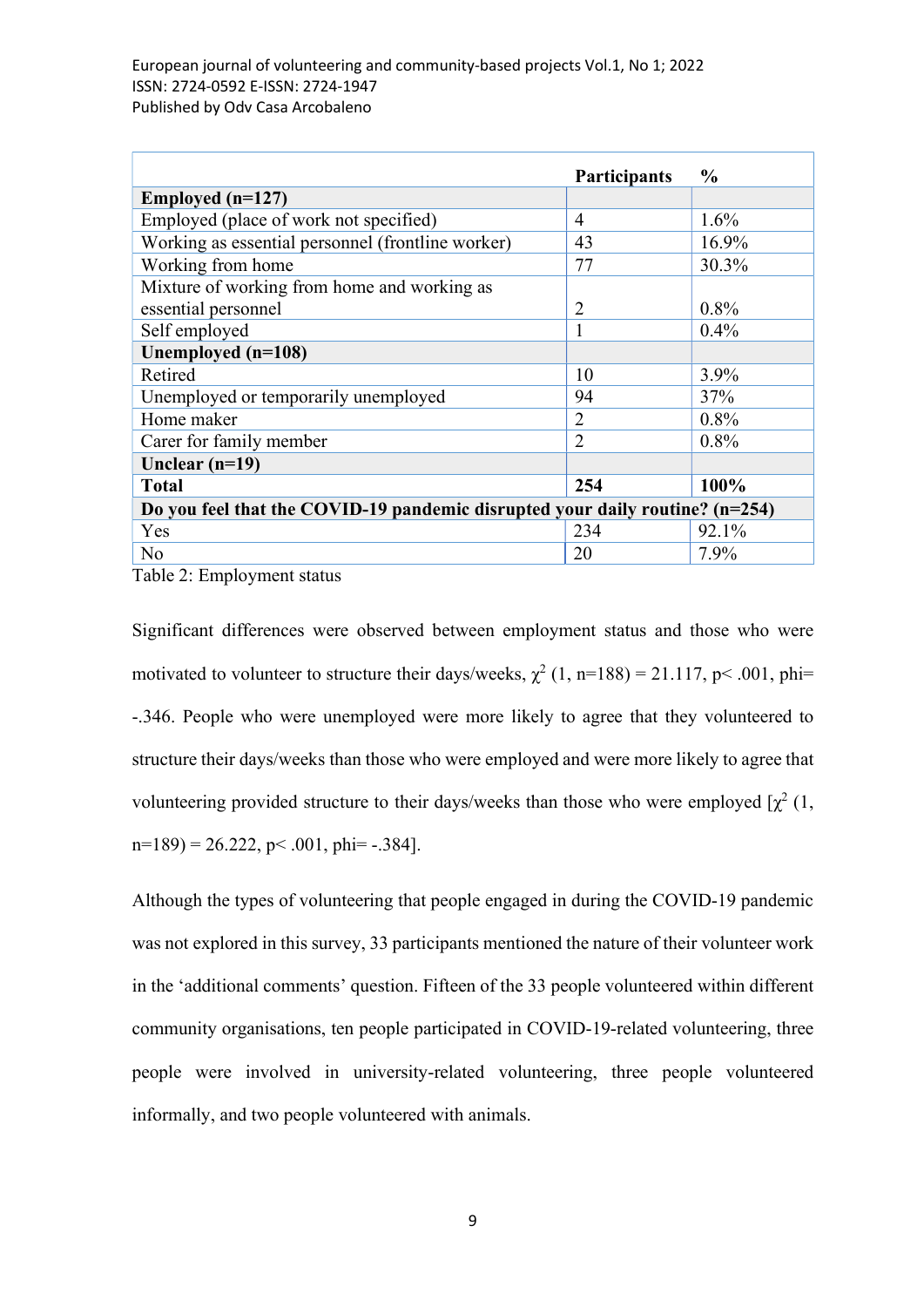## 3.1Motivation to Volunteer

Motivations for people to volunteer during the COVID-19 pandemic were grouped into five different categories; altruistic motivations, personal development motivations, egoistic motivations, social motivation, and religious motivation, and are depicted in Figures 4, 5, 6 and 7, respectively. Altruistic motivations (Figure 1) were most highly rated among participants, with over 50% of participants agreeing or strongly agreeing with each of the altruistic motivation statements, except for one stating that 'I felt obliged to continue volunteering', which only 73 (28.7%) participants agreed with. The highest-rated motivation was 'to give something back to others', a statement which 242 (95.3%) participants agreed with. This was followed by 'because I wanted to use my skills for a collective good'  $(n=231)$ (90.9%) agreed) and 'because I have an interest and belief in the organisation' (n=223 (87.8%) agreed).

Sixty-six of 121 (54.5%) students agreed that they volunteered to improve their future employment opportunities, compared to 13.53% of the non-student population. Ninety-four (77.7%) students agreed that they volunteered because they were seeking personal growth or self-development, compared to 37.6% of the non-student population. One hundred and two (84.3%) students agreed that volunteering provided them with an opportunity to learn about themselves, compared to 48.1% of the non-student population. Seventy-seven (63.6%) students agreed that volunteering was beneficial to their career, compared to 17.3% of the non-student population.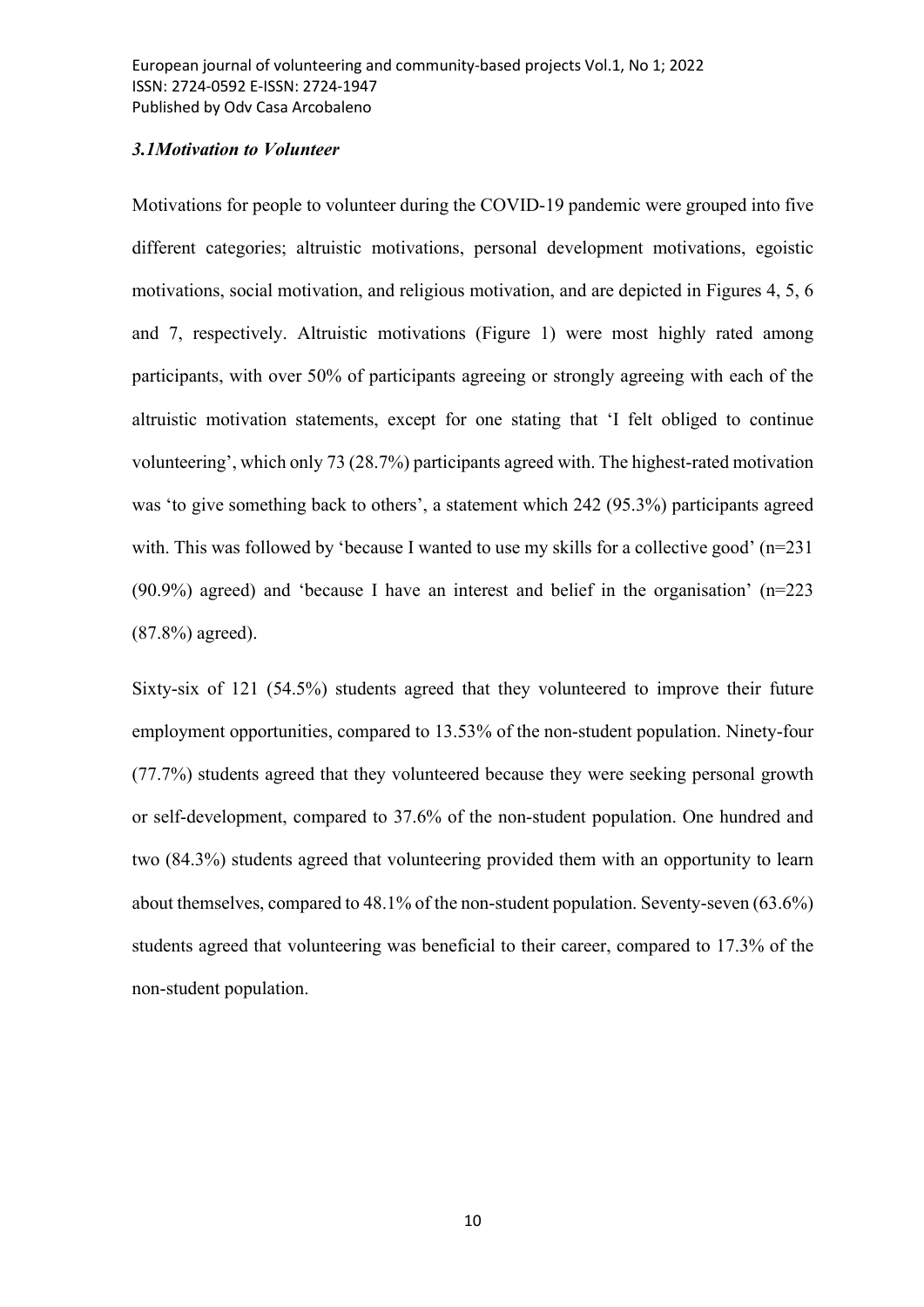

Figure 1: Altruistic Motivations to Volunteer

Altruistic volunteering motives were discussed 12 times in response to the open-ended question. These motives included the desire to contribute to their community and their society (=6), particularly during the COVID-19 lockdown.

"I felt it was important to continue to offer club members some sense of community during the lockdown" [P148]

Others felt morally responsible to volunteer and to help other people.

"I felt [that volunteering] was the right thing to do" [P243]

"I believe in my civic duty…to assist" [P185]

Forty-three (16.9%) participants agreed that they volunteered to provide them with an opportunity to compensate for unemployment or loss of a work role (Figure 2). This personal development motivation was also mentioned in three open-ended responses.

"I wanted to do something to help while I was temporarily out of work" [P206]

One participant highlighted that the opposite to this statement was true for them; their loss of employment provided them with an opportunity to volunteer.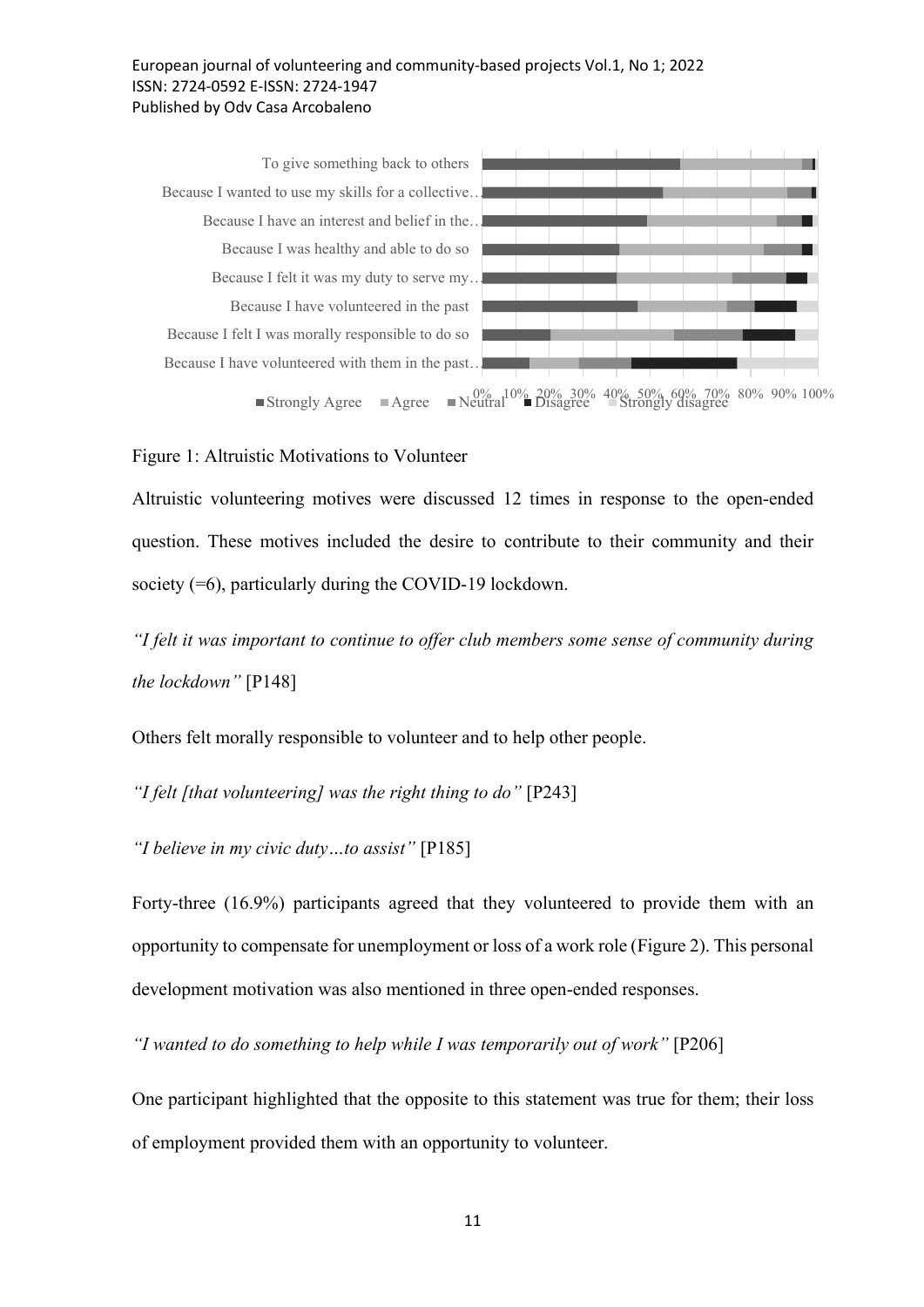"I had always wanted to volunteer but never had enough time to commit to it... When I was laid off it gave me time to volunteer" [P178]



#### Figure 2: Personal Development Motivations to Volunteer

Exactly half of the participants agreed that they were motivated to volunteer 'to do something outside the house'. The remaining statements relating to egoistic motivations to volunteer (Figure 3) were not rated highly among participants.



#### Figure 3: Egoistic Motivations to Volunteer

Social motivation to volunteer was expressed by 57.9% of participants, while only 4.3% of participants agreed that they were motivated to volunteer for religious reasons.

# 3.2Benefits of Volunteering

Volunteering benefits were grouped into three categories; social, personal, and professional benefits. Providing people with a sense of community involvement (n=229; 90.2% agreed) was the most highly rated benefit of volunteering during COVID-19. This was followed by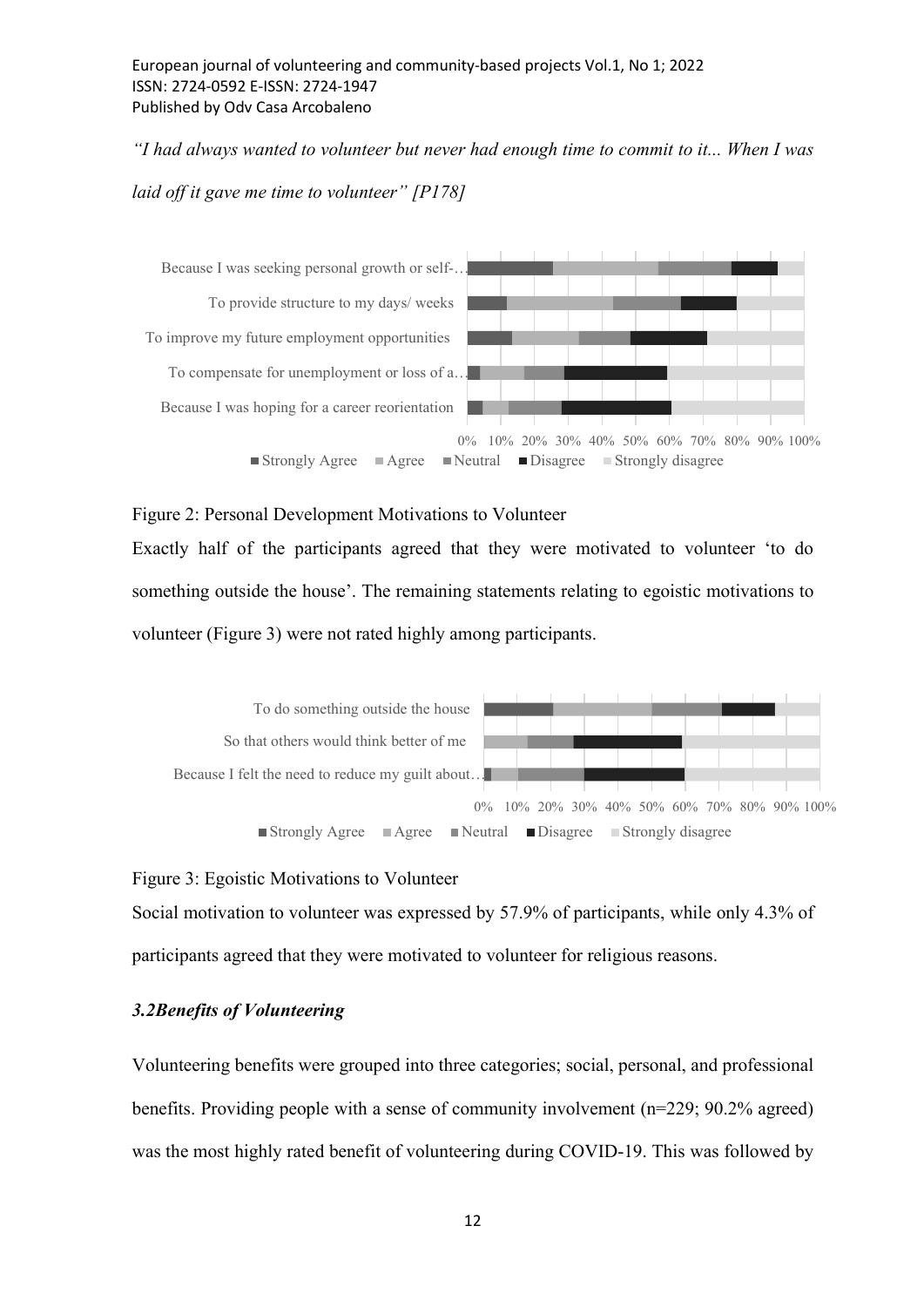providing people with a sense of achievement (n=226; 89.0% agreed), and an enhanced mood (n=209; 82.3% agreed), see Figure 4.



#### Figure 4: Personal Benefits

Professional benefits were the least rated benefits of volunteering among participants, with only 40% rating them as important (e.g. agree/strongly agree). Though some benefits were noted:

## "It...helped my self-esteem which had taken a knock when I lost my job" [P178]

Volunteering benefits were also mentioned 36 times in response to the open-ended question, with mental health benefits most frequently reported  $(n=21)$ . Examples of the mental health benefits reported, included feeling a sense of purpose (n=5), usefulness (n=2), self-worth  $(n= 1)$ , achievement  $(n=1)$ , productivity  $(n=1)$  and normality  $(n=1)$ .

"Volunteering…gave me a sense of purpose and productivity that otherwise wouldn't have been possible due to the pandemic" [P34]

"Highly beneficial for my mental health, provided a sense of normality" [P4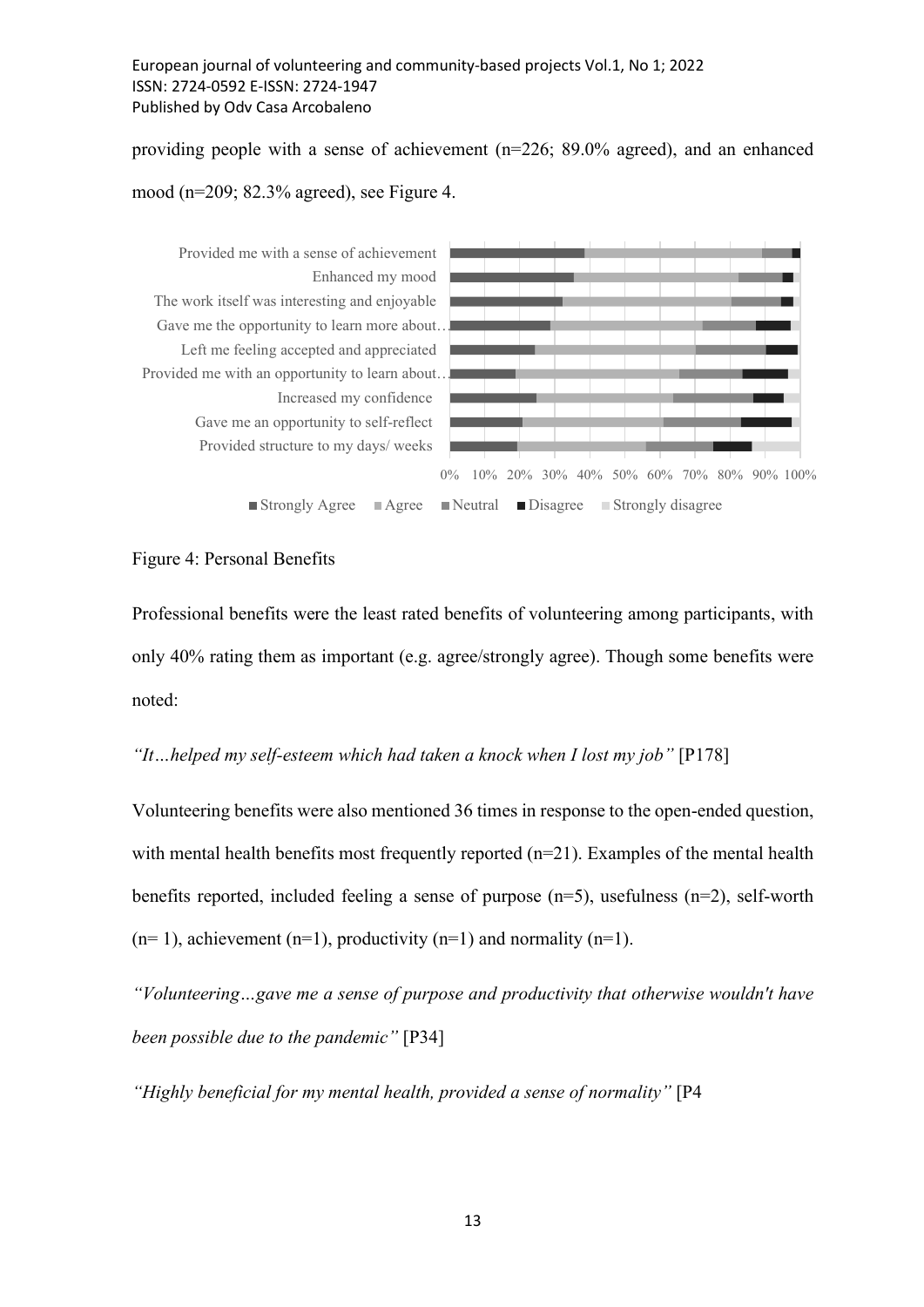Responses to the open-ended question at the end of the survey emphasised extremely positive aspects of participants' volunteering experience. Participants highlighted that volunteering during the COVID-19 pandemic had been an amazing, enjoyable, and rewarding experience.

"Volunteering is a wonderful experience…It has made a huge difference to my life and it has made me a better person" [P39]

"It has been one of the best experiences I have ever had"  $[P188]$ 

Participants also reported a positive experience regarding COVID-19-related precautions that were put in place for volunteers.

"[There was] no risk was to me, my family or community. The place I volunteer had all PPE gear supplied to us and regular check-ins with us to ensure we were all ok physically and mentally" [P130]

"…I cannot see many risks there as the [place of volunteering] was meticulously stocked with disinfectants, all surfaces were being wiped in front of me and people were kept as socially distanced as possible" [P205]

## 3.3Challenges of Volunteering

The biggest concerns for participants who volunteered during the COVID-19 pandemic, was putting the health of the people they lived with at risk (n=109; 55.9% agreed) and concern about the increased risk of catching COVID-19 (n=106; 52.7% agreed). The biggest personal challenge for participants was the time commitment associated with volunteering  $(n=71)$ ; 29.0% agreed)- see Figure 5.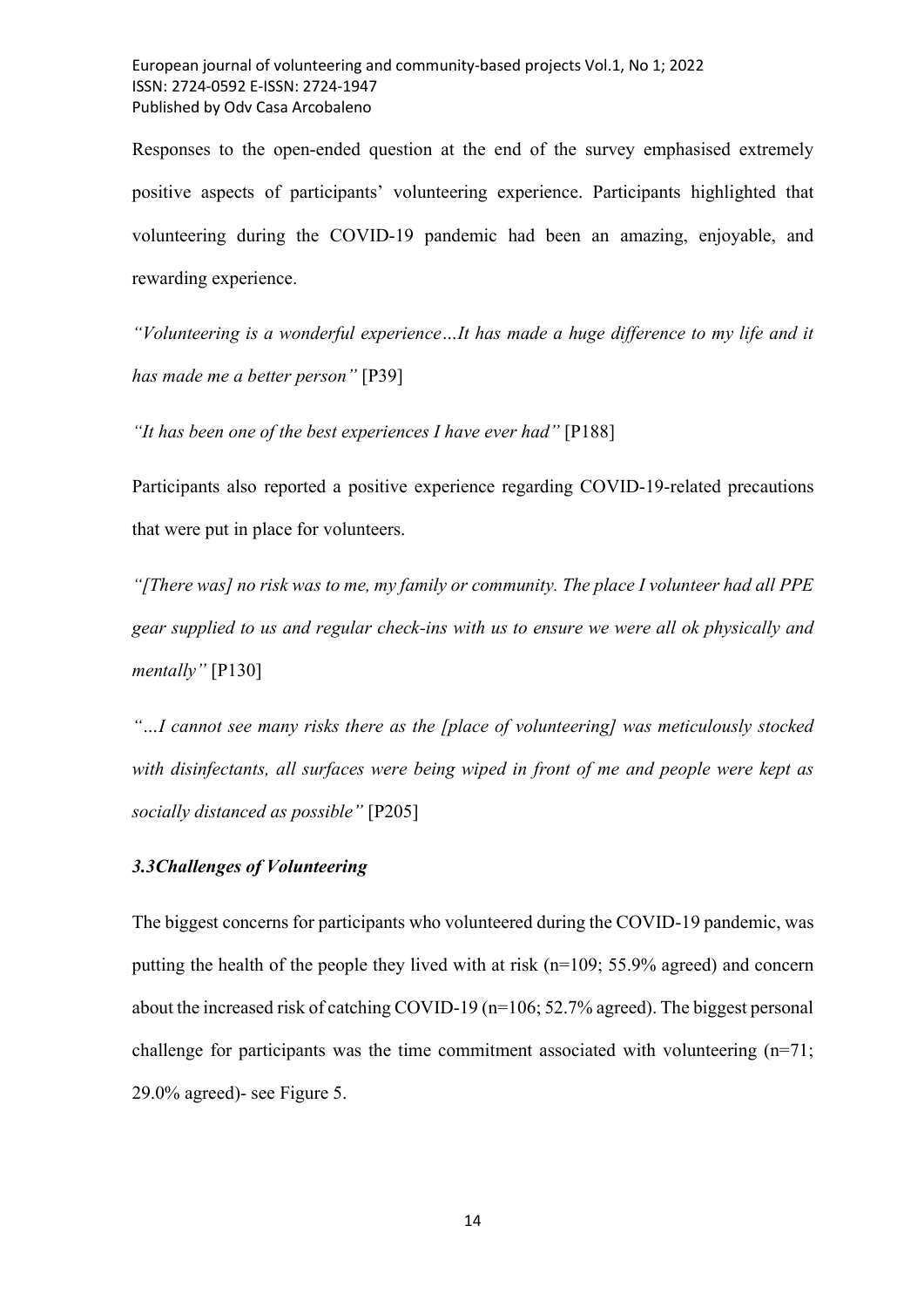

## Figure 5: Personal Challenges and Concerns

Challenges associated with volunteering during the COVID-19 pandemic were also mentioned in response to the open-ended question (n=14). These included organisational challenges, such as funding issues, poorly organised volunteer training, a lack of recognition or value for volunteers, and difficulties leaving the organisation (n=9). Negative experiences regarding COVID-19-related risks were also reported by three people. These included stresses associated with the risk of COVID-19 infection, inadequate social distancing, and inadequate air circulation.

A cross-tabulation between the types of volunteering and those who were worried about the increased risk of COVID-19 was completed (Figure 6). People who volunteered face-to-face or in-person, and both in-person and remotely, were found to be significantly ( $p \le 0.001$ ) more worried about the increased risk of COVID-19 than those who volunteered online or remotely.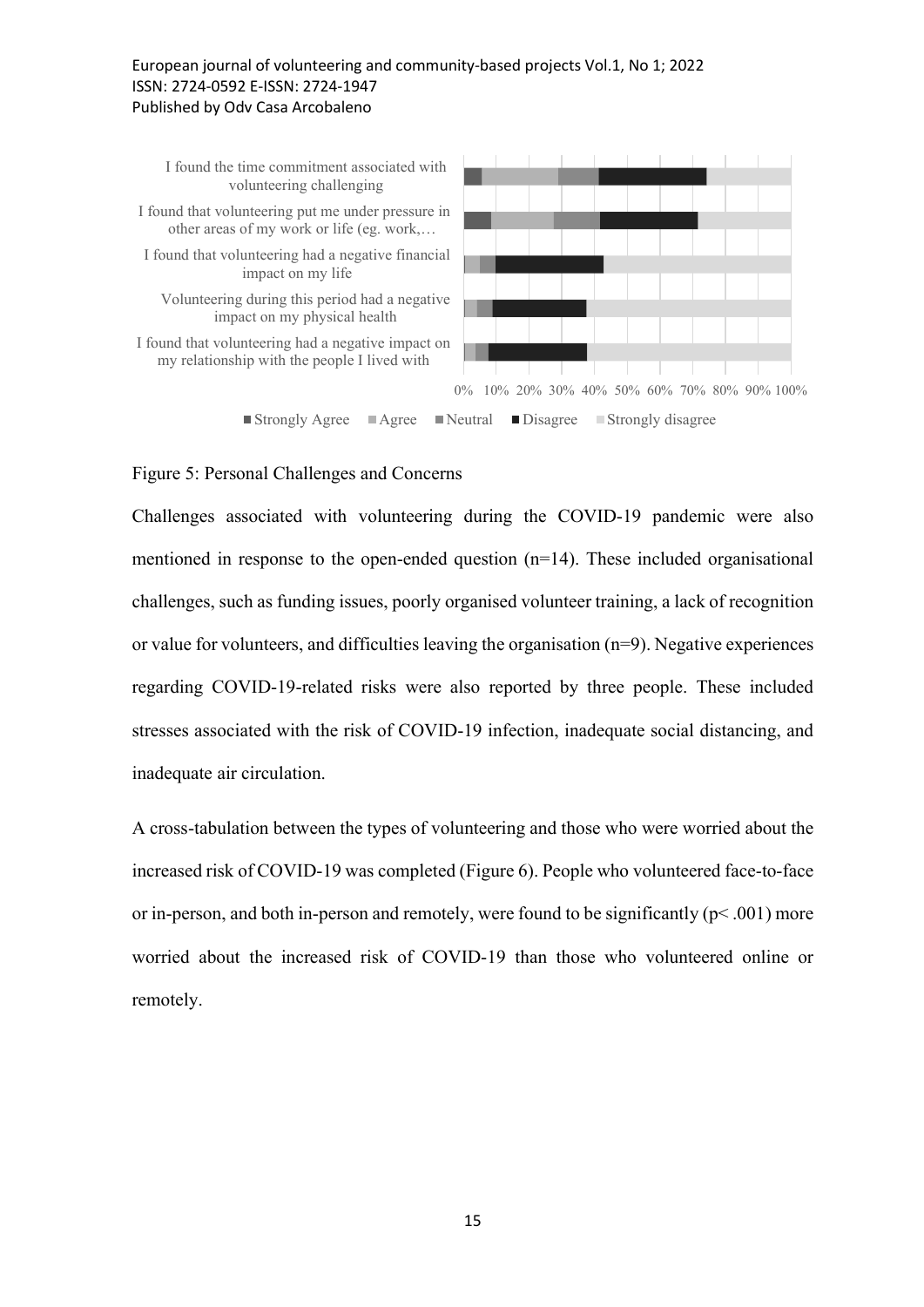

Figure 6: Type of Volunteering \* I Worried about the Increased Risk of COVID-19

#### 4.Discussion

Altruistic motivations were rated most highly among participants, with six of the eight statements related to altruistic motivation ranking higher than any other statement related to personal development, social, religious, or egoistic motivations. Providing people with a sense of community involvement was the highest-rated benefit of volunteering during the COVID-19 pandemic, while putting the health of the people they lived with at risk was the biggest concern among participants.

Altruistic motivations, rated highly here, were also among the most highly rated motivations of medical students who volunteered during the COVID-19 pandemic, according to recent studies completed by Chawłowska et al. (2021), Adejimi et al. (2021), and Bellomo et al. (2020). This may reflect a potential social desirability bias, whereby participants may have felt a desire to provide a more socially acceptable response (Bergen & Labonté, 2019), thus, possibly increasing the strength of altruistic motivation responses (Shye, 2010). However, the anonymity of participants was ensured to reduce the risk of social desirability response bias (Larson, 2018).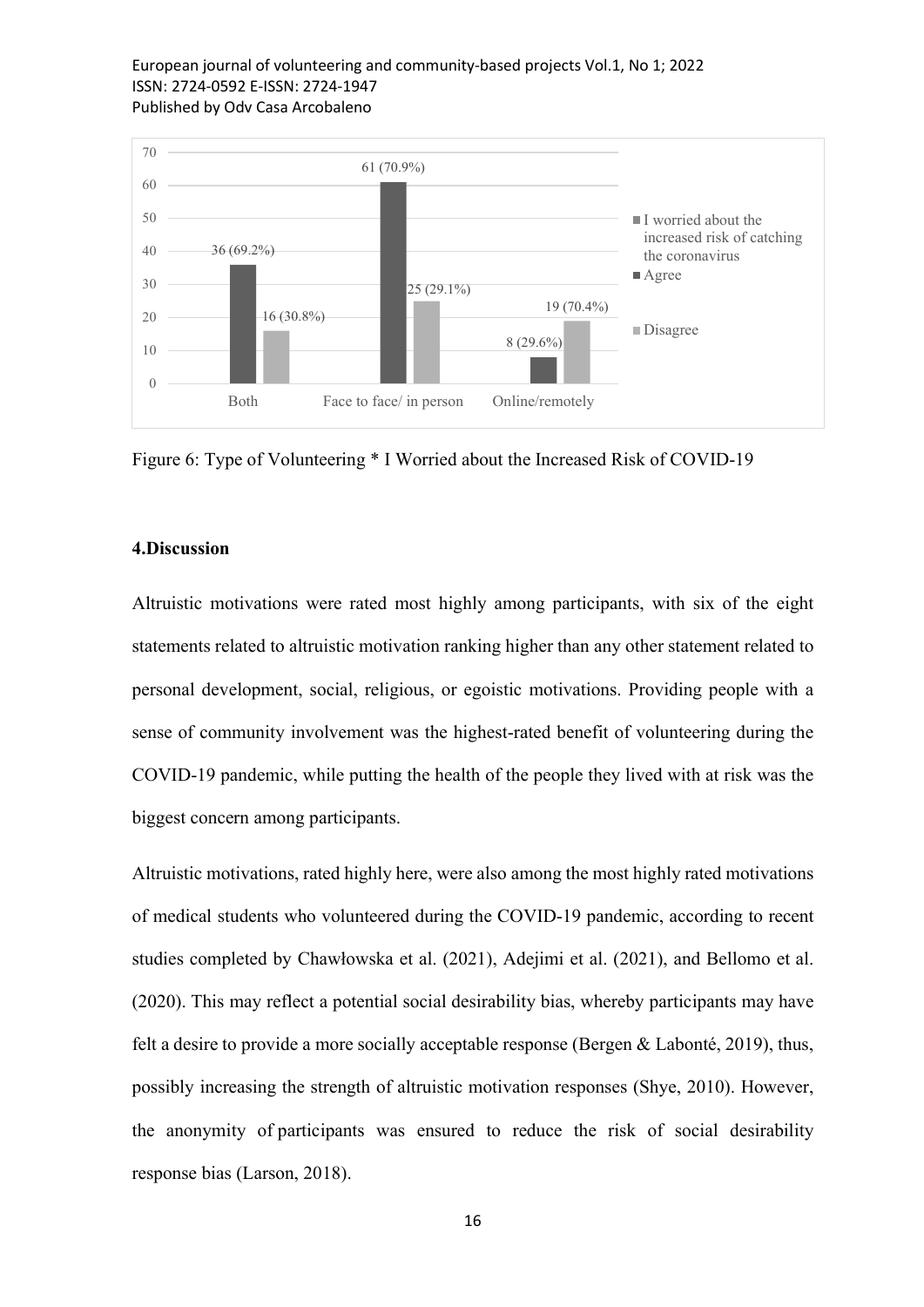Wanting to use one's skills for a collective good was the second-highest reason in this study for volunteering. This was also reflected in the literature, with studies by Christensen et al. (1999), Kpanake et al. (2019), and Herrick and Brooks (2019) reporting that participants volunteered because they wanted to use their professional skills to help others. Other altruistic motives frequently mentioned in the literature include the desire to help one's community or country (Akintola, 2010; Kironde & Klaasen, 2002; Kpanake et al., 2019; Reeder et al., 2001; Stewart & Weinstein, 1997; Thomas et al., 2007; Topp et al., 2015), and a sense of moral responsibility to help those in need (Kpanake et al., 2019; Simon, Stürmer & Steffens, 2000; Stewart & Weinstein, 1997; Tempski et al., 2020). In this study, over half of the participants agreed that it was their duty to serve their community and country and that they were morally responsible to volunteer. Altruistic motivations were also discussed in the open-ended question, with participants highlighting a moral responsibility to volunteer and a desire to contribute to the community.

Studies assessing student motivation to volunteer during the COVID-19 pandemic (AlOmar et al., 2021; Shi et al., 2021, Tempski et al., 2020), reflect findings from this research emphasising the desire to improve future employment opportunities as a motivation for students to volunteer. Those who were unemployed were significantly more likely to agree that they volunteered to provide structure to their days and to improve their future employment opportunities, than those who were employed. A study by Pavlova and Silbereisen (2014) also found that people aged 16-29 who were facing occupational uncertainty, had an increased likelihood of volunteering. This may explain the large proportion of student volunteers and volunteers who were unemployed in this study, as students and unemployed people are likely to experience occupational uncertainties (Lechner, Tomasik & Silbereisen, 2016; Mantler et al., 2005). Furthermore, occupational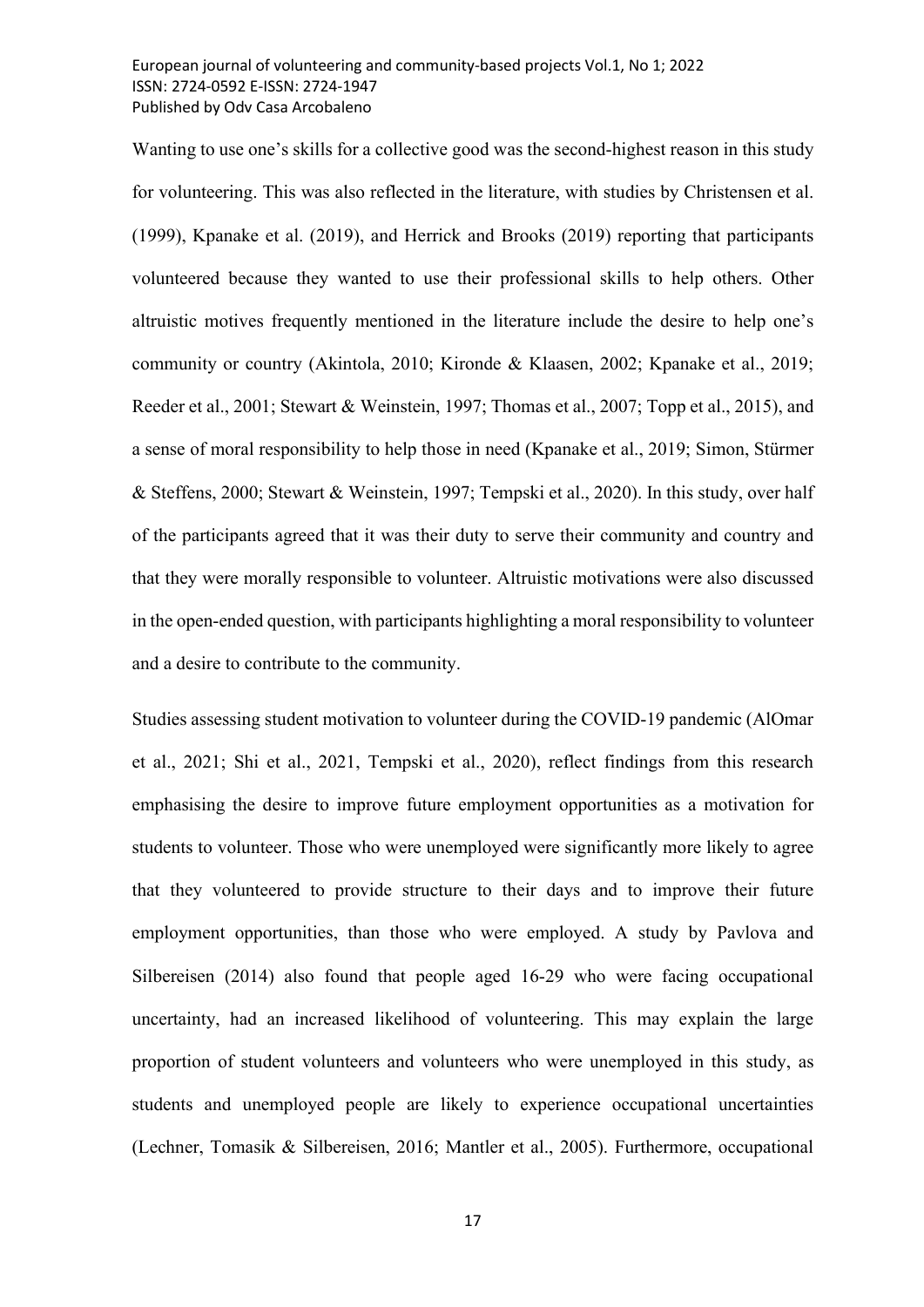uncertainty among participants may have been exacerbated by the COVID-19 lockdowns (Mimoun, Ari & Margalit, 2020) and high unemployment rates in Ireland (CSO, 2021), providing students and unemployed people with an increased motivation to volunteer.

Providing people with a sense of community involvement was the most highly rated benefit of volunteering during the COVID-19 pandemic. This was followed by providing people with a sense of achievement and an enhanced mood. Similar volunteering benefits were also frequently mentioned in response to the open-ended question, including feeling a sense of purpose, usefulness, self-worth, achievement, productivity, normality, reduced COVIDrelated stress, enhanced self-esteem, social benefits, and professional development benefits. Volunteering during a pandemic is reported to provide participants with a sense of internal satisfaction and accomplishment (Christensen et al., 1999; Herrick & Brooks, 2019; Lopez, Glick & Berthold, 1998; Shi et al., 2021; Thomas et al., 2007), feeling useful and appreciated (Chawłowska et al., 2021), improved self-confidence (Ramirez-Valles & Brown, 2003; Thomas et al., 2007; Trautwein et al., 2020), and social benefits (Herrick & Brooks, 2019; Lopez, Glick & Berthold, 1998; Ramirez-Valles & Brown, 2003).

Putting the health of the people they lived with at risk was the biggest concern for participants who volunteered during the COVID-19 pandemic. Concern regarding the risk of exposure to COVID-19 was mirrored in other studies focused on pandemic volunteering (AlOmar et al., 2021; Bazan, Nowicki & Rzymski, 2021; Lopez, Glick & Berthold, 1998; Tempski et al., 2020), reporting that participants felt anxious, fearful, and stressed about contracting HIV, hepatitis, or COVID-19. Findings from this study show that over half of the participants volunteered online or remotely, suggesting that virtual volunteering was a popular option for volunteers during the COVID-19 pandemic. Given that virtual volunteering is inclusive of, and accessible to people with disabilities (Lachance, 2020), and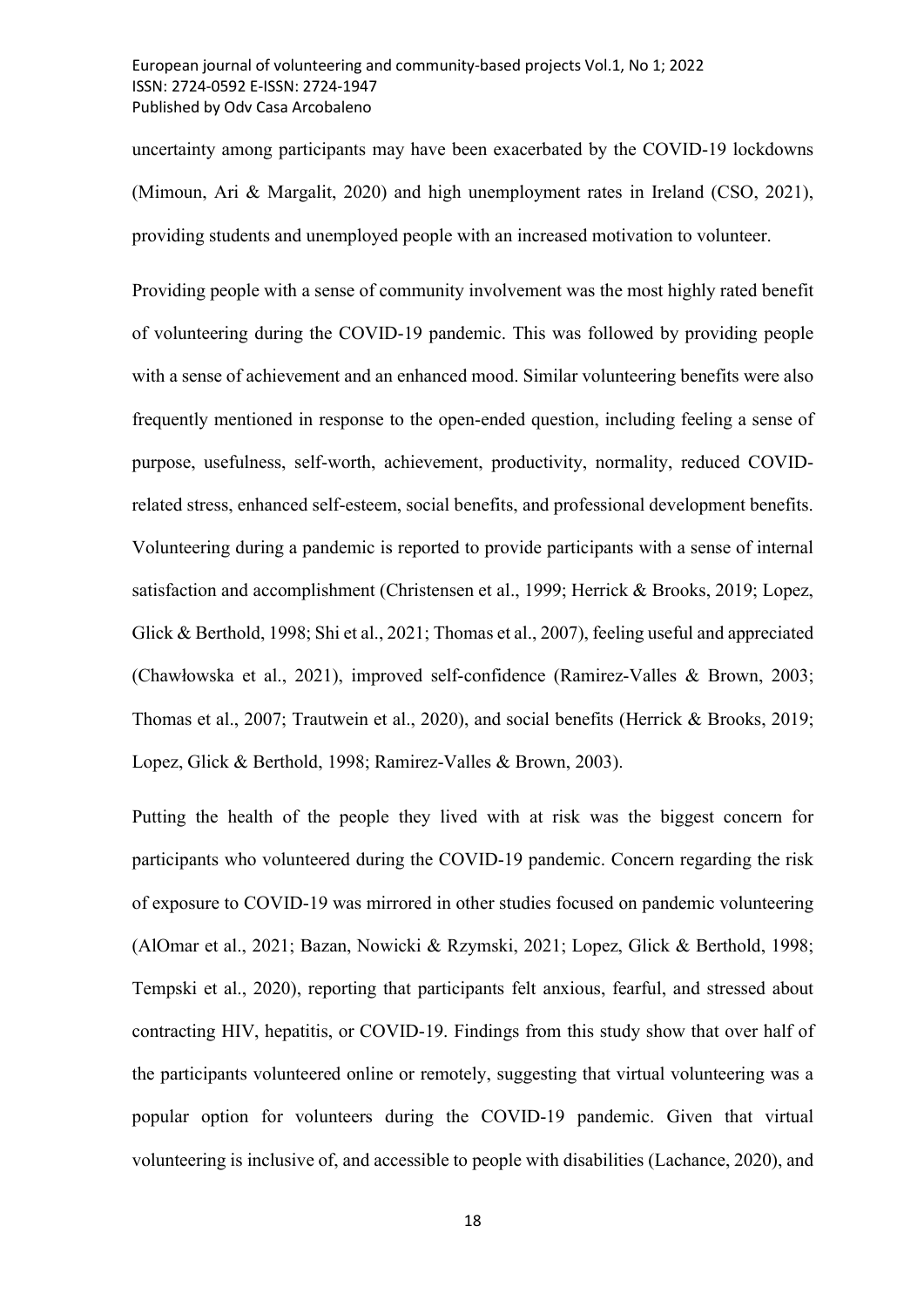reduces risks associated with pandemic, this could be an option for those worried about health and risks associated with in-person volunteering.

#### 4.1Limitations

Although this study provides insights into the motivations, benefits, challenges, and concerns associated with volunteering during the COVID-19 pandemic in Ireland, several limitations exist. While the online nature of the survey enabled a wide geographical range of people to participate (Faleiros et al., 2016) and was also inclusive of people with disabilities (e.g., low vision, dyslexia), people with limited internet access may have been restricted from completing the survey (Taherdoost, 2016). Furthermore, the survey was primarily promoted and distributed via social media. Given that only 25% of those with internet access in Ireland over the age of 70 (TILDA, 2020) use social media, this survey may not have been sufficiently advertised among older adults and may reflect the small percentage of older adults who completed the survey. People under the age of 18 were also excluded, while those with an inadequate level of English to complete the survey may have been restricted.

While 376 survey responses were submitted, only 254 people met the inclusion criteria. As no definition of volunteering or examples of what qualified as volunteering was provided for participants, some people may not have considered the work they did, volunteering. This may have reduced the overall sample size and may explain why 102 people who submitted a response did not agree that they had volunteered during the COVID-19 pandemic. The minimum sample size of 313 participants was not achieved, which may impact the power of the study (Bujang, 2016). Furthermore, as this study used self-selection sampling, potential volunteer bias may exist (Sedgwick, 2015).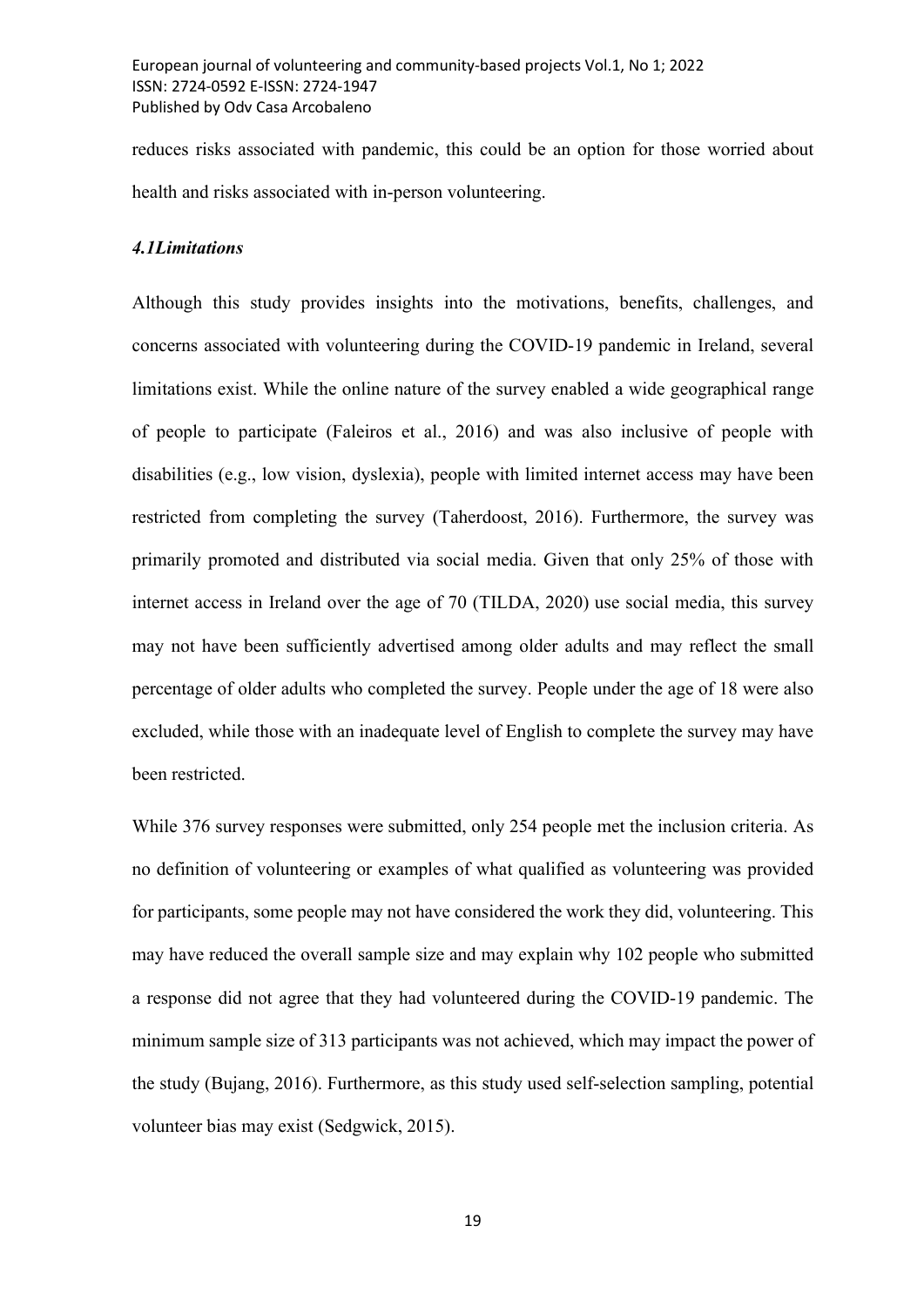The large number of volunteers from NUI Galway indicates a potentially disproportionate geographical representation of the Irish volunteering population. This is likely due to the extensive advertisement of the survey among the students and staff of NUI Galway. However, given that the university campus was closed for the duration of the survey, it is difficult to determine the geographical spread of the participants in this study.

## 5.Conclusion

Results from this study suggest that volunteering provided people experiencing occupational uncertainty with an opportunity for personal growth and self-development, and may help establish occupational identity (Van Ingen & Wilson, 2016). As this study was, to the researcher's best knowledge, the first to explore the motivations, benefits, challenges, and concerns associated with volunteering during the COVID-19 pandemic in Ireland, its findings provide a valuable addition to the current body of research regarding COVID-19 pandemic volunteering.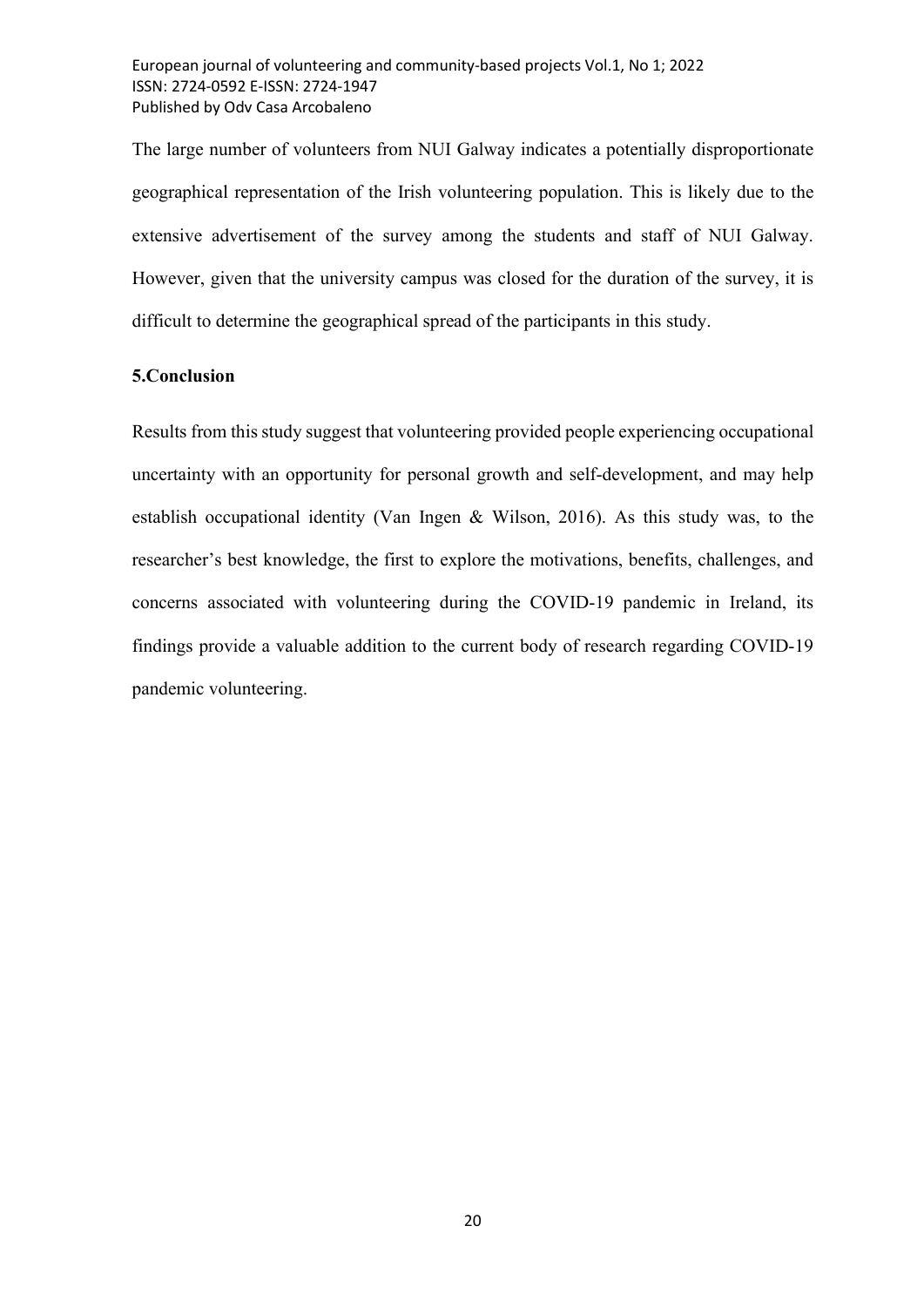## **References**

- Adejimi, A.A., Odugbemi, B.A., Odukoya, O.O., Okunade, K.S., Taiwo, A.O. & Osibogun, A. (2021). Volunteering during the COVID-19 pandemic: Attitudes and perceptions of clinical medical and dental students in Lagos, Nigeria. Nigerian Postgraduate Medical Journal, 28(1), pp.1-13.
- Akintola, O. (2010). What motivates people to volunteer? The case of volunteer AIDS caregivers in faith-based organizations in KwaZulu-Natal, South Africa. Health Policy and Planning, 26, pp.53-62.
- AlOmar, R.S., AlShamlan, N.A., AlAmer, N.A., Aldulijan, F., AlMuhaidib, S., Almukhadhib, O., Algarni, S.A., Alshaibani, A., Darwish, M. & Al Shammari, M. (2021). What are the barriers and facilitators of volunteering among healthcare students during the COVID-19 pandemic? A Saudi-based cross-sectional study. BMJ Open, 11, pp.1-9.
- Anderson, N., Damianakis, T., Kröger, E., Wagner, L., Dawson, D., Binns, M., Bernstein, S., Caspi, E. & Cook, S. (2014). The benefits associated with volunteering among seniors: A critical review and recommendations for future research. Psychological Bulletin, 140(6), pp.1505-1533.
- Bazan, D., Nowicki, M. & Rzymski, P. (2021). Medical students as the volunteer workforce during the COVID-19 pandemic: Polish experience. International Journal of Disaster Risk Reduction, 55, pp.1-8.
- Bellomo, T.R., Prasad, S., Cartwright, J., Bhaumik, D., Zhang, Y., Azzouz, L. & Vercler, C. (2020). Understanding Motivations behind Medical Student Involvement in COVID-19 Pandemic Relief Efforts. Research Square, pp.1–16. DOI: https://doi.org/10.21203/rs.3.rs-107475/v1 (Preprint).
- Bengtsson, M. (2016). How to plan and perform a qualitative study using content analysis. NursingPlus Open, 2, pp.8–14.
- Bergen, N. & Labonté, R. (2019). "Everything Is Perfect, and We Have No Problems": Detecting and Limiting Social Desirability Bias in Qualitative Research. Qualitative Health Research, 30(5), pp.783–792.
- Black, W. & Living, R. (2004). Volunteerism as an Occupation and its Relationship to Health and Wellbeing. British Journal of Occupational Therapy, 67(12), pp.526- 532.
- Bradley, D.B. (1999). A reason to rise each morning: The meaning of volunteering in the lives of older adults. Generations: Journal of the American Society on Aging, 23(4), pp.45-50.
- Bujang, M.A. (2016). Requirements for Minimum Sample Size for Sensitivity and Specificity Analysis. Journal of Clinical and Diagnostic Research, 10(10), pp.1–6.
- Central Statistics Office (2013). QNHS Volunteering and Wellbeing Q3 2013. Available at: https://www.cso.ie/en/releasesandpublications/er/qvwb/qnhsvolunteeringandwellbeingq32013/ (Accessed: 12 January 2021).

Central Statistics Office (2016). Census of Population 2016 - Profile 3 An Age Profile of Ireland. The according term at: Available at: at: https://www.cso.ie/en/csolatestnews/pressreleases/2017pressreleases/pressstatementc ensus2016resultsprofile3-anageprofileofireland/ (Accessed: 12 January 2021).

Central Statistics Office (2021). CSO statistical release - Live Register January 2021. Available at:  $\overline{a}$  at:  $\overline{a}$  at:  $\overline{a}$  at:  $\overline{a}$  at:  $\overline{a}$  at: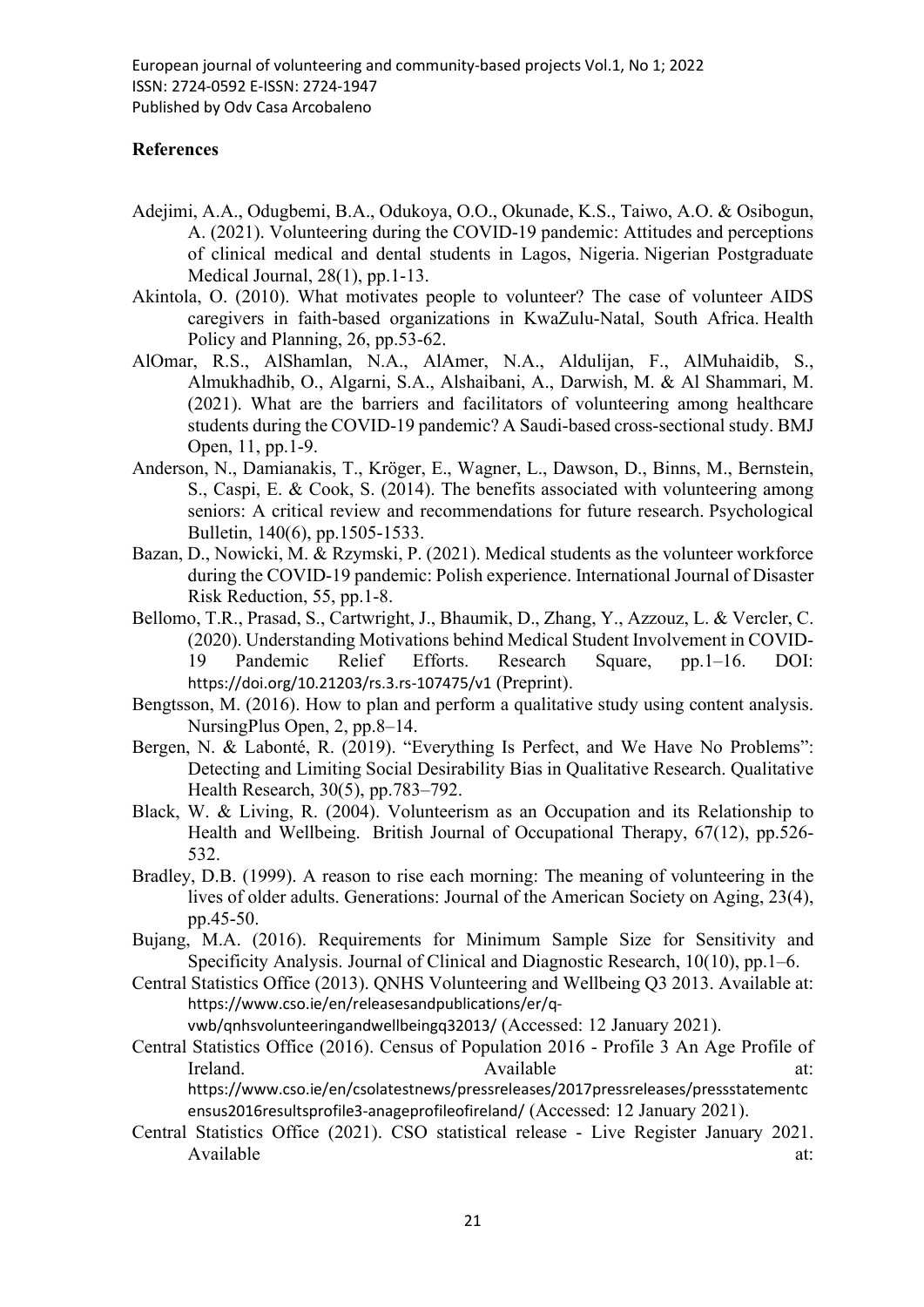https://www.cso.ie/en/releasesandpublications/er/lr/liveregisterjanuary2021/ (Accessed: 21 February 2021).

- Chawłowska, E., Staszewski, R., Lipiak, A., Giernaś, B., Karasiewicz, M., Bazan, D., Nowosadko, M., Cofta, M. & Wysocki, J. (2021). Student Volunteering as a Solution for Undergraduate Health Professions Education: Lessons From the COVID-19 Pandemic. Frontiers in Public Health, 8, pp.1–11.
- Christensen, L.A., Reininger, B.M., Richter, D.L., McKeown, R.E. & Jones, A. (1999). Aspects of motivation of a volunteer AIDS care team program. AIDS education and prevention, 11(5), pp.427-435.
- Evans, J.R. & Mathur, A. (2005). The value of online surveys. Internet Research, 15(2), pp.195–219.
- Faleiros, F., Käppler, C., Pontes, F.A.R., Silva, S.S. da C., Goes, F. dos S.N. de & Cucick, C.D. (2016). Use of Virtual Questionnaire and Dissemination as a Data Collection Strategy in Scientific Studies. Texto & Contexto - Enfermagem, 25(4), pp.1–6.
- Fegan, C. & Cook, S. (2012). Experiences of volunteering: A partnership between service users and a mental health service in the UK. Work, 43(1), pp.13-21.
- Gabard, D.L. (1995). Volunteers in AIDS service organizations: Motivations and values. Journal of Health and Human Services Administration, 17(3), pp.317-337.
- Gershon, R., Dernehl, L.A., Nwankwo, E., Zhi, Q. & Qureshi, K. (2016). Experiences and psychosocial impact of West Africa Ebola deployment on US health care volunteers. PLoS Currents Outbreaks, pp.1-23.
- Handy, F. & Mook, L. (2010). Volunteering and Volunteers: Benefit-Cost Analyses. Research on Social Work Practice. 21(4), pp.412–420.
- Hassan, Z.A., Schattner, P. & Mazza, D. (2006). Doing a pilot study: why is it essential? Malaysian Family Physician. 1(2-3), pp.70-73.
- Herrick, C. & Brooks, A. (2019). Global health volunteering, the Ebola outbreak, and instrumental humanitarianisms in Sierra Leone. Transactions of the Institute of British Geographers, 45, pp.362–376.
- Kangethe, S. (2010). Exploring states of panacea and perfidy of family and community volunteerism in palliative care giving in kanye CHBC program, Botswana. Indian Journal of Palliative Care, 16(1), pp.16-22.
- Kim, J. & Pai, M. (2009). Volunteering and Trajectories of Depression. Journal of Aging and Health, 22(1), pp.84-105.
- Kirby, A. (2016). Is volunteering for everyone? Volunteering opportunities for young exoffenders. Safer Communities, 15(2), pp.82–93.
- Kironde, S. & Klaasen, S. (2002). What motivates lay volunteers in high burden but resource limited tuberculosis control programmes? Perceptions from the northern Cape province, South Africa. International Journal of Tuberculosis and Lung Disease, 6(2), pp.104–110.
- Kpanake, L., Dounamou, T., Sorum, P. & Mullet, E. (2019). What motivates individuals to volunteer in Ebola epidemic response? A structural approach in Guinea. Human Resources for Health, 17(81).
- Lachance, E.L. (2020). COVID-19 and its Impact on Volunteering: Moving Towards Virtual Volunteering. Leisure Sciences, pp.1–7.
- LaDonna, K.A., Taylor, T. & Lingard, L. (2018). Why Open-Ended Survey Questions Are Unlikely to Support Rigorous Qualitative Insights. Academic Medicine, 93(3), pp.347–349.
- Larson, R.B. (2018). Controlling social desirability bias. International Journal of Market Research, 61(5), pp.534–547.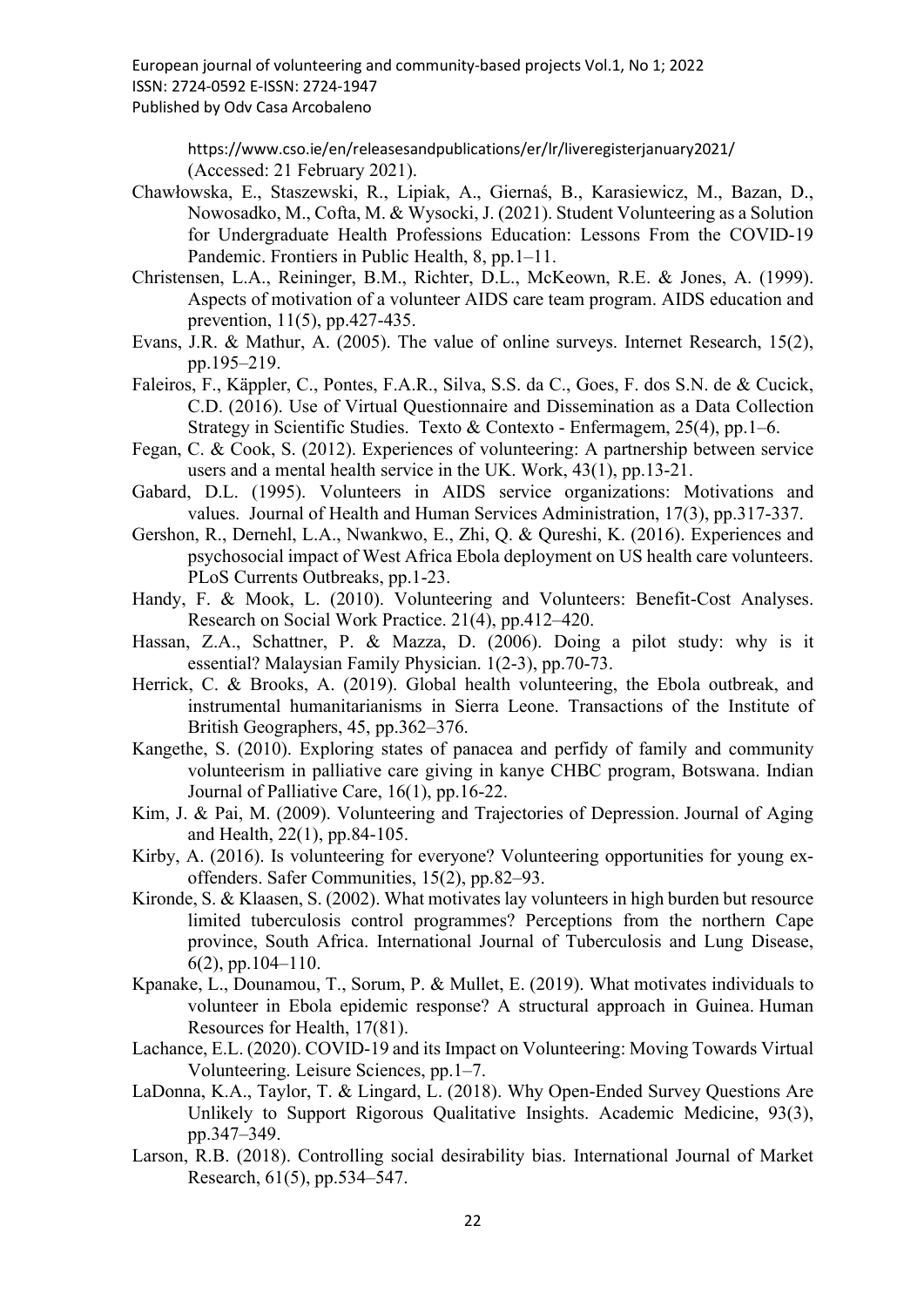- Lechner, C.M., Tomasik, M.J. & Silbereisen, R.K. (2016). Preparing for uncertain careers: How youth deal with growing occupational uncertainties before the education-towork transition. Journal of Vocational Behavior. 95-96, pp.90–101.
- Lopez, N., Glick, M. & Berthold, P. (1998). Providing care in an infectious disease clinic. Why students volunteer. European Journal of Dental Education, 2(3), pp.138–142.
- MacNeela, P. (2008). The Give and Take of Volunteering: Motives, Benefits, and Personal Connections among Irish Volunteers. VOLUNTAS: International Journal of Voluntary and Nonprofit Organizations, 19(2), pp.125-139.
- Mantler, J., Matejicek, A., Matheson, K. & Anisman, H. (2005). Coping with Employment Uncertainty: A Comparison of Employed and Unemployed Workers. Journal of Occupational Health Psychology, 10(3), pp.200–209.
- Mimoun, E., Ari, B.A. & Margalit, D. (2020). Psychological aspects of employment instability during the COVID-19 pandemic. Psychological Trauma: Theory, Research, Practice, and Policy, 12(S1), pp.S183–S185.
- O'Cathain, A. & Thomas, K.J. (2004). "Any other comments?" Open questions on questionnaires – a bane or a bonus to research? BMC Medical Research Methodology,  $4(1)$ , pp. 1–7.
- Okun, M., Yeung, E. & Brown, S. (2013). Volunteering by older adults and risk of mortality: A meta-analysis. Psychology and Aging, 28(2), pp.564-577.
- Omoto, A.M., Snyder, M. & Martino, S.C. (2000). Volunteerism and the life-course: investigating age-related agendas for action. Basic and Applied Social Psychology, 22(3), pp.181-197.
- Pavlova, M.K. & Silbereisen, R.K. (2014). Coping with occupational uncertainty and formal volunteering across the life span. Journal of Vocational Behavior, 85(1), pp.93–105.
- Piliavin, J. & Siegl, E. (2007). Health Benefits of Volunteering in the Wisconsin Longitudinal Study. Journal of Health and Social Behavior, 48(4), pp.450-464.
- Ramirez-Valles, J. & Brown, A.U. (2003). Latinos' Community Involvement in HIV/AIDS: Organizational and Individual Perspectives on Volunteering. AIDS Education and Prevention, 15(1), pp.90–104.
- Rattray, J. & Jones, M.C. (2007). Essential elements of questionnaire design and development. Journal of Clinical Nursing, 16(2), pp.234–243.
- Reeder, G.D., Davison, D.M., Gipson, K.L. & Hesson-McInnis, M.S. (2001). Identifying the Motivations of African American Volunteers Working to Prevent HIV/AIDS. AIDS Education and Prevention, 13(4), pp.343–354.
- Rosychuk, R., Bailey, T., Haines, C., Lake, R., Herman, B., Yonge, O. & Marrie, T. (2008). Willingness to volunteer during an influenza pandemic: perspectives from students and staff at a large Canadian university. Influenza and Other Respiratory Viruses, 2(2), pp.71-79.
- Russell, A.R., Nyame-Mensah, A., de Wit, A. & Handy, F. (2018). Volunteering and Wellbeing Among Ageing Adults: A Longitudinal Analysis. VOLUNTAS: International Journal of Voluntary and Nonprofit Organizations, 30(1), pp.115–128.
- Sedgwick, P. (2015). Bias in observational study designs: cross sectional studies. BMJ, 350, pp.1–2.
- Shi, M., Xu, W., Gao, L., Kang, Z., Ning, N., Liu, C., Liang, C., Sun, H., Jiao, M., Liang, L., Li, Y., Cui, Y., Zhao, X., Fei, J., Wei, Q., Yi, M., Hao, Y. & Wu, Q. (2018). Emergency volunteering willingness and participation: a cross-sectional survey of residents in northern China. BMJ Open, 8(7), p.e020218.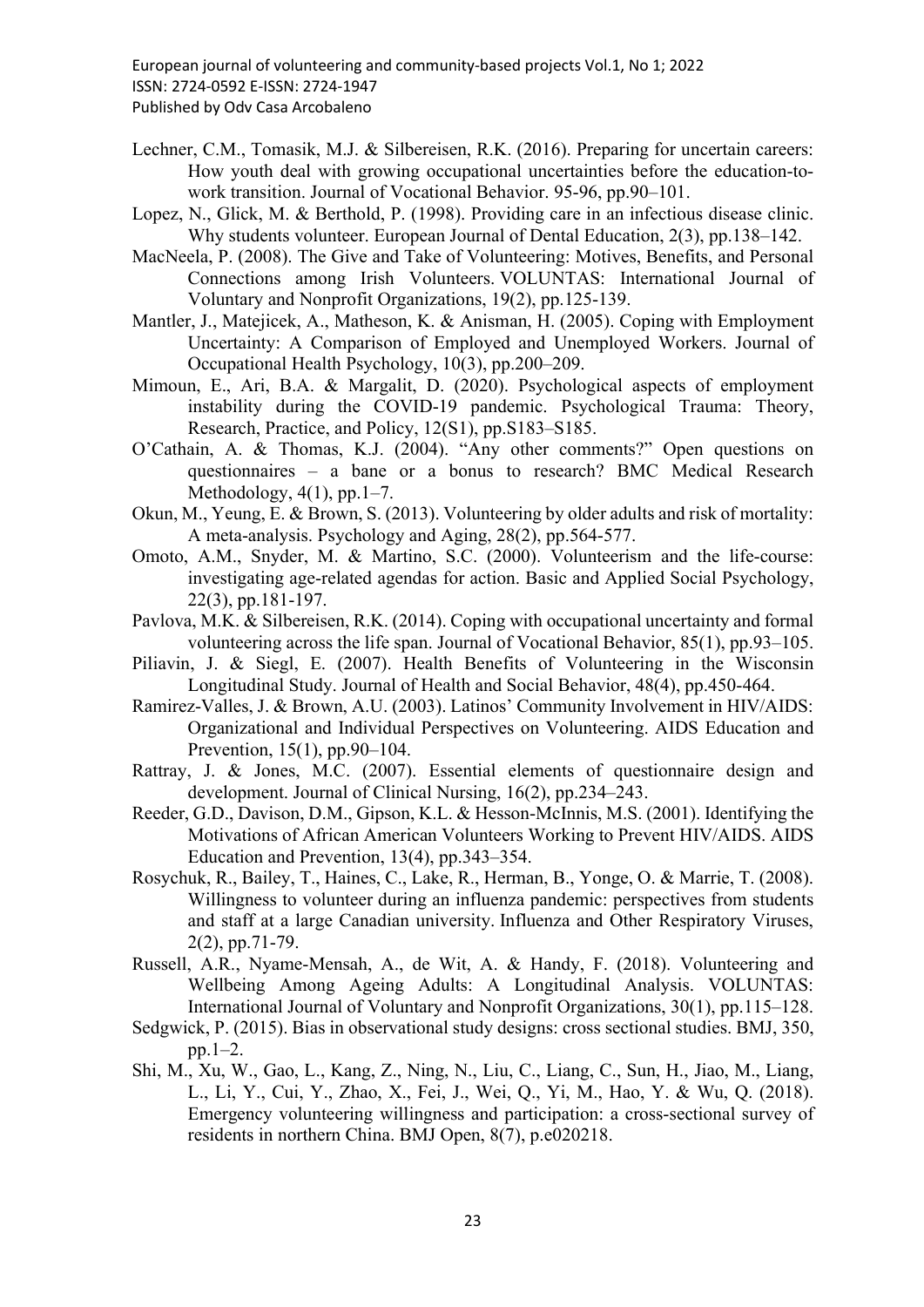- Shi, Y., Zhang, S., Fan, L. & Sun, T. (2021). What Motivates Medical Students to Engage in Volunteer Behavior During the COVID-19 Outbreak? A Large Cross-Sectional Survey. Frontiers in Psychology, 11(569765), pp.1-10.
- Shye, S. (2010). The Motivation to Volunteer: A Systemic Quality of Life Theory. Social Indicators Research, 98(2), pp.183–200.
- Simon, B., Stürmer, S. & Steffens, K. (2000). Helping Individuals or Group Members? The Role of Individual and Collective Identification in AIDS Volunteerism. Personality and Social Psychology Bulletin, 26(4), pp.497–506.
- Smyth, J.D., Dillman, D.A., Christian, L.M. & Mcbride, M. (2009). Open-Ended Questions in Web Surveys. Public Opinion Quarterly, 73(2), pp.325–337.
- Stewart, E. & Weinstein, R.S. (1997). Volunteer Participation in Context: Motivations and Political Efficacy Within Three AIDS Organizations. American Journal of Community Psychology, 25(6), pp.809–837.
- Sukamolson, S. (2007). Fundamentals of quantitative research. Language Institute Chulalongkorn University, 1, pp.2-3.
- Taherdoost, H. (2016). How to Design and Create an Effective Survey/Questionnaire; A Step by Step Guide. International Journal of Academic Research in Management, 5(4), pp.37-41.
- Tempski, P., Arantes-Costa, F.M., Kobayasi, R., Siqueira, M.A., Torsani, M.M., Amaro, B.Q., Nascimento, M.E.F., Siqueira, S.L., Santos, I.S. & Martins, M.A. (2020). Medical students' perceptions and motivations in time of COVID-19 pandemic. PLoS ONE, 16(3), pp.1-15.
- Thoits, P. & Hewitt, L. (2001). Volunteer Work and Well-Being. Journal of Health and Social Behavior, 42, pp.115–131.
- Thomas, C., Newell, J.N., Baral, S.C. & Byanjankar, L. (2007). The contribution of volunteers to a successful community‐orientated tuberculosis treatment centre in an urban setting in Nepal. Journal of Health Organization and Management, 21(6), pp.554–572.
- Thompson, C.B. (2009). Descriptive Data Analysis. Air Medical Journal, 28(2), pp.56–59.
- TILDA (The Irish Longitudinal Study on Ageing; 2020) Internet access and use among adults aged 50 and over in Ireland: Results from Wave 5 of The Irish Longitudinal Study on Ageing. Available at: https://tilda.tcd.ie/publications/reports/pdf/Report\_Covid19InternetReport.pdf (Accessed: 28 April 2021).
- Topp, S.M., Price, J.E., Nanyangwe-Moyo, T., Mulenga, D.M., Dennis, M.L. & Ngunga, M.M. (2015). Motivations for entering and remaining in volunteer service: findings from a mixed-method survey among HIV caregivers in Zambia. Human Resources for Health, 13(72), pp.1–14.
- Trautwein, S., Liberatore, F., Lindenmeier, J. & von Schnurbein, G. (2020). Satisfaction with Informal Volunteering During the COVID-19 Crisis: An Empirical Study Considering a Swiss Online Volunteering Platform. Nonprofit and Voluntary Sector Quarterly, 49(6), pp.1142–1151.
- Tsang, S., Royse, C. & Terkawi, A. (2017). Guidelines for developing, translating, and validating a questionnaire in perioperative and pain medicine. Saudi Journal of Anaesthesia, 11(5), pp.80–89.
- Van der Stede, W.A. (2014). A manipulationist view of causality in cross-sectional survey research. Accounting, Organizations and Society, 39(7), pp.567–574.
- Van Ingen, E. & Wilson, J. (2016). I Volunteer, Therefore I am? Factors Affecting Volunteer Role Identity. Nonprofit and Voluntary Sector Quarterly, 46(1), pp.29–46.